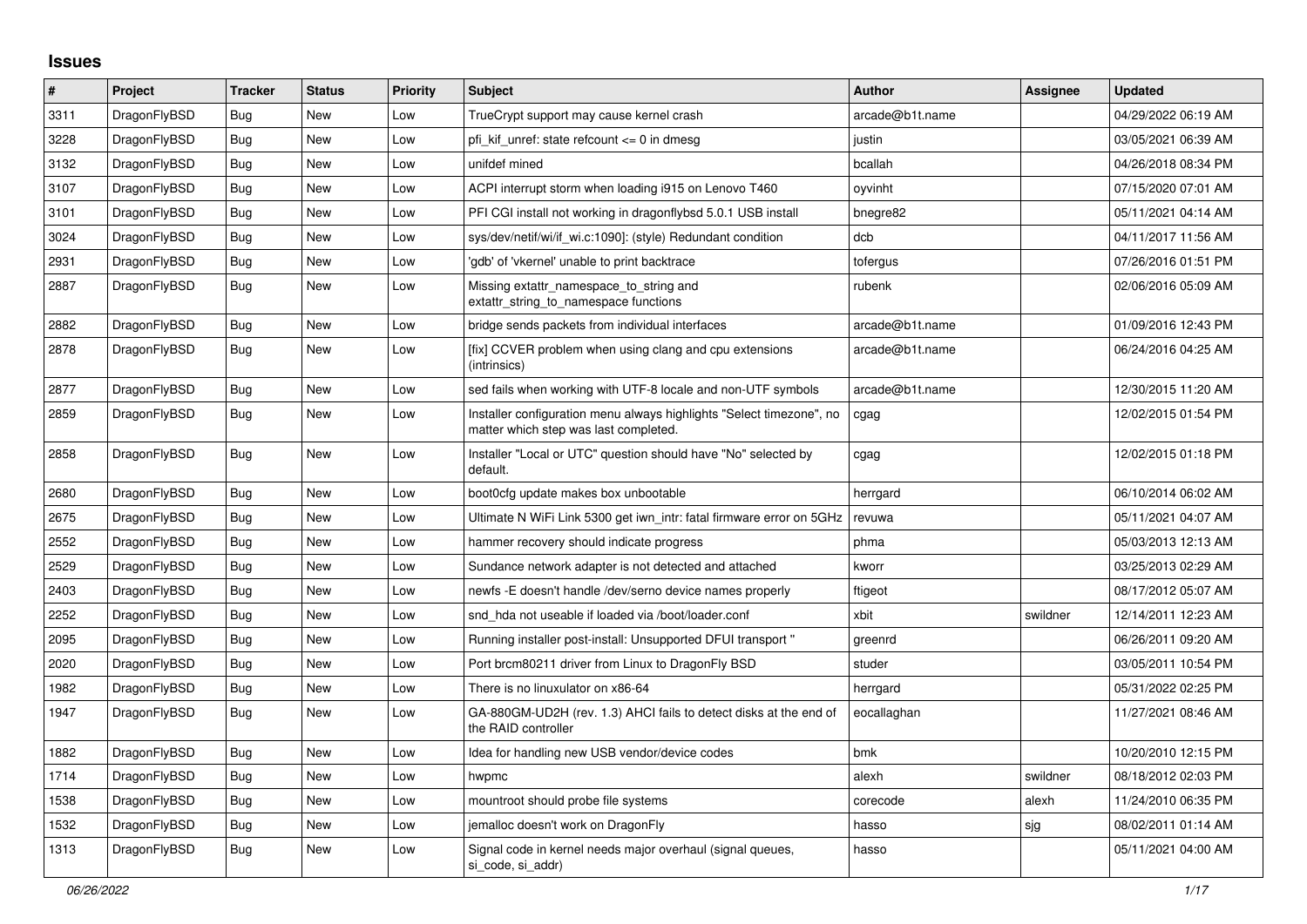| $\pmb{\#}$ | Project      | <b>Tracker</b> | <b>Status</b> | <b>Priority</b> | Subject                                                                                                   | Author          | <b>Assignee</b> | <b>Updated</b>      |
|------------|--------------|----------------|---------------|-----------------|-----------------------------------------------------------------------------------------------------------|-----------------|-----------------|---------------------|
| 679        | DragonFlyBSD | Bug            | New           | Low             | Netgraph backward compatibility for old *LEN constants                                                    | nant            | nant            | 02/18/2014 05:45 AM |
| 600        | DragonFlyBSD | Bug            | <b>New</b>    | Low             | /sys/libkern/karc4random                                                                                  | robin carey5    | profmakx        | 01/19/2015 03:07 AM |
| 3316       | DragonFlyBSD | Bug            | New           | Normal          | hammer2 dirent create() allows creating >1 dirents with the same<br>name                                  | tkusumi         |                 | 06/05/2022 12:35 PM |
| 3314       | DragonFlyBSD | Bug            | <b>New</b>    | Normal          | Bring virtio_console(4) from FreeBSD                                                                      | tuxillo         | tuxillo         | 05/29/2022 08:24 AM |
| 3313       | DragonFlyBSD | Bug            | New           | Normal          | Can't boot from my live USB at all. The kernel loading process<br>hangs.                                  | rempas          |                 | 06/03/2022 12:16 AM |
| 3302       | DragonFlyBSD | <b>Bug</b>     | <b>New</b>    | Normal          | Will not boot on System76 Lemur Pro (lemp10)                                                              | piecuch         |                 | 11/03/2021 10:21 AM |
| 3301       | DragonFlyBSD | Bug            | <b>New</b>    | Normal          | Gkrellm from the packages is not showing logged in users in main<br>window, logged in users always $== 0$ | adrian          |                 | 01/08/2022 04:24 AM |
| 3300       | DragonFlyBSD | <b>Bug</b>     | <b>New</b>    | Normal          | Running Xvnc from TigerVNC package through the INETD daemon<br>in TCP WAIT mode fails hard                | adrian          |                 | 01/08/2022 04:25 AM |
| 3298       | DragonFlyBSD | Bug            | <b>New</b>    | Normal          | Running "w" and having logged in via XDM through VNC, "w" prints<br>an extra error message                | piecuch         |                 | 10/25/2021 09:16 AM |
| 3284       | DragonFlyBSD | Bug            | <b>New</b>    | Normal          | Wrong towlower() result for U+038A                                                                        | bhaible         |                 | 07/10/2021 03:34 AM |
| 3283       | DragonFlyBSD | Bug            | <b>New</b>    | Normal          | mknodat() cannot create FIFOs                                                                             | bhaible         |                 | 07/10/2021 03:34 AM |
| 3282       | DragonFlyBSD | <b>Bug</b>     | <b>New</b>    | Normal          | unexpected errno value from fopen()                                                                       | bhaible         |                 | 07/10/2021 03:34 AM |
| 3281       | DragonFlyBSD | Bug            | New           | Normal          | Crash after leaving unattended for a while                                                                | bhaible         |                 | 07/10/2021 03:32 AM |
| 3280       | DragonFlyBSD | Bug            | New           | Normal          | KMS console and i915(4) not working in 6.0                                                                | cmusser         |                 | 07/10/2021 03:35 AM |
| 3278       | DragonFlyBSD | Bug            | New           | Normal          | Second screen image is distorted                                                                          | arcade@b1t.name |                 | 07/10/2021 03:36 AM |
| 3252       | DragonFlyBSD | Bug            | <b>New</b>    | Normal          | tcsetattr/tcgetattr set errno incorrectly on non-TTY                                                      | tonyc           |                 | 10/26/2020 09:34 PM |
| 3249       | DragonFlyBSD | <b>Bug</b>     | New           | Normal          | HAMMER2 fsync(2) not working properly                                                                     | tkusumi         |                 | 09/21/2020 07:07 AM |
| 3247       | DragonFlyBSD | Bug            | <b>New</b>    | Normal          | Kernel panic doing nothing much                                                                           | phma            |                 | 09/12/2020 11:40 PM |
| 3246       | DragonFlyBSD | Bug            | New           | Normal          | HAMMER2 unable to handle ENOSPC properly                                                                  | tkusumi         |                 | 09/04/2020 11:11 AM |
| 3245       | DragonFlyBSD | Bug            | <b>New</b>    | Normal          | panic: free: guard1x fail, i915 load from loader.conf                                                     | polachok        |                 | 08/21/2020 10:36 AM |
| 3243       | DragonFlyBSD | Bug            | <b>New</b>    | Normal          | SMART status not reported properly for SSD disks                                                          | daftaupe        |                 | 09/09/2020 11:03 PM |
| 3239       | DragonFlyBSD | Bug            | New           | Normal          | unable to SIGKILL glitched emacs                                                                          | piecuch         |                 | 05/26/2020 03:30 AM |
| 3238       | DragonFlyBSD | Bug            | New           | Normal          | race conditions when printing from vkernel console                                                        | piecuch         |                 | 05/19/2020 02:50 PM |
| 3235       | DragonFlyBSD | Bug            | New           | Normal          | Kernel panic in devfs_vnops.c                                                                             | mneumann        |                 | 04/28/2020 07:00 AM |
| 3231       | DragonFlyBSD | Bug            | New           | Normal          | wifi drops on 5.8                                                                                         | tse             |                 | 04/06/2020 05:08 AM |
| 3226       | DragonFlyBSD | Bug            | New           | Normal          | Xorg freezes in vm: thread stuck in "objtrm1"                                                             | peeter          |                 | 04/08/2020 02:10 AM |
| 3225       | DragonFlyBSD | <b>Bug</b>     | New           | Normal          | nfsd freeze when using gemu                                                                               | tse             |                 | 03/17/2020 11:52 AM |
| 3224       | DragonFlyBSD | Bug            | New           | Normal          | Kernel panic when trying to ping6                                                                         | zhtw            |                 | 03/08/2020 08:55 AM |
| 3222       | DragonFlyBSD | <b>Bug</b>     | New           | Normal          | gcc - undefined reference to '__atomic_load' (missing libatomic?)                                         | mneumann        |                 | 02/08/2020 02:45 AM |
| 3219       | DragonFlyBSD | Bug            | New           | Normal          | x11/xorg port can not be build                                                                            | UlasSAYGIN      |                 | 03/31/2020 08:57 AM |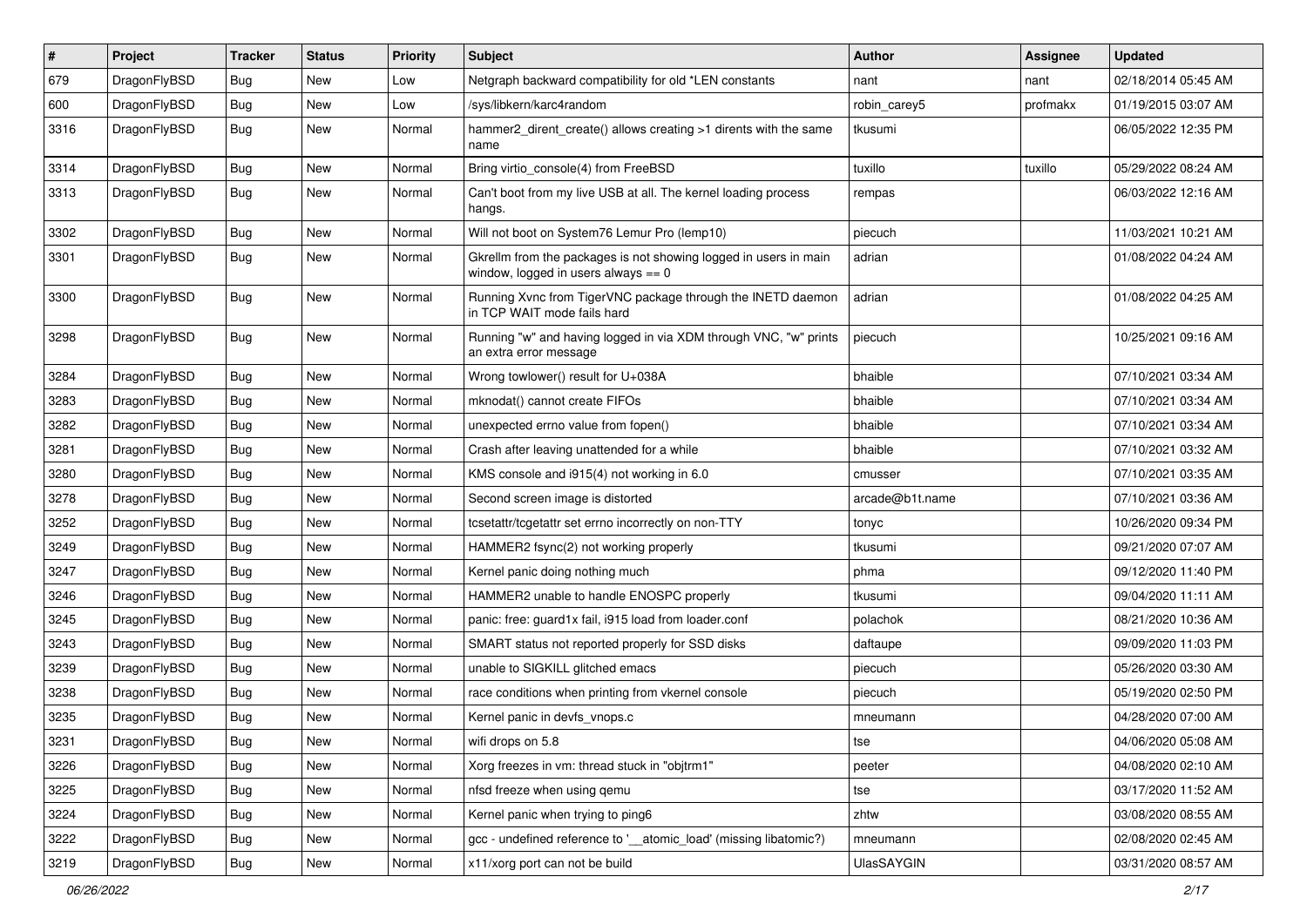| $\sharp$ | Project      | <b>Tracker</b> | <b>Status</b> | <b>Priority</b> | Subject                                                                                                 | <b>Author</b>          | <b>Assignee</b> | <b>Updated</b>      |
|----------|--------------|----------------|---------------|-----------------|---------------------------------------------------------------------------------------------------------|------------------------|-----------------|---------------------|
| 3218     | DragonFlyBSD | Bug            | New           | Normal          | Kernel panics are not sent to comconsole when booted over EFI                                           | mqudsi                 |                 | 12/02/2019 08:52 PM |
| 3217     | DragonFlyBSD | Bug            | <b>New</b>    | Normal          | rescue tools: make install fails if rescue folder doesn't exist                                         | t dfbsd                |                 | 11/27/2019 08:16 PM |
| 3215     | DragonFlyBSD | <b>Bug</b>     | New           | Normal          | Hang in tcdrain(3) after write(3)                                                                       | noloader               |                 | 11/25/2019 03:08 PM |
| 3209     | DragonFlyBSD | <b>Bug</b>     | <b>New</b>    | Normal          | svc has some minor bugs                                                                                 | arcade@b1t.name        |                 | 10/24/2019 09:08 AM |
| 3208     | DragonFlyBSD | Bug            | <b>New</b>    | Normal          | Crash related to nfsd                                                                                   | tse                    |                 | 06/11/2020 05:52 AM |
| 3199     | DragonFlyBSD | <b>Bug</b>     | <b>New</b>    | Normal          | PFS label not found panic                                                                               | tse                    |                 | 08/21/2019 03:51 AM |
| 3197     | DragonFlyBSD | Bug            | New           | Normal          | DragonFly upgrades                                                                                      | tse                    |                 | 04/18/2020 04:18 PM |
| 3196     | DragonFlyBSD | Bug            | New           | Normal          | test issue after redmine upgrade (2)                                                                    | tuxillo                |                 | 07/05/2019 04:33 AM |
| 3189     | DragonFlyBSD | Bug            | New           | Normal          | Allow DragonFly Mail Agent to accept an alternate config via<br>command line switch                     | iang                   |                 | 08/16/2021 12:42 AM |
| 3184     | DragonFlyBSD | Bug            | <b>New</b>    | Normal          | tsleep(9) return value when PCATCH specified                                                            | tkusumi                |                 | 04/03/2019 06:49 AM |
| 3170     | DragonFlyBSD | Bug            | New           | Normal          | repeatable nfsd crash                                                                                   | tse                    |                 | 06/11/2020 05:52 AM |
| 3165     | DragonFlyBSD | Bug            | <b>New</b>    | Normal          | Looping at boot time                                                                                    | gop                    |                 | 12/28/2018 01:04 PM |
| 3157     | DragonFlyBSD | Bug            | <b>New</b>    | Normal          | TP-Link UE300 not working in 5.2-RELEASE                                                                | tuxillo                |                 | 11/15/2018 02:08 PM |
| 3143     | DragonFlyBSD | Bug            | <b>New</b>    | Normal          | assertion "0" failed in hammer2_inode_xop_chain_sync                                                    | cbin                   |                 | 07/18/2018 12:50 PM |
| 3141     | DragonFlyBSD | Bug            | New           | Normal          | dhclient blocks boot process                                                                            | rowo                   |                 | 12/16/2018 11:01 AM |
| 3139     | DragonFlyBSD | Bug            | New           | Normal          | USB Mouse Does Not Work in DragonflyBSD guest on VirtualBox                                             | chiguy1256             |                 | 06/24/2018 10:14 PM |
| 3134     | DragonFlyBSD | Bug            | <b>New</b>    | Normal          | RFC 3021 (/31 networks) appear to be unsupported                                                        | jailbird               |                 | 05/16/2018 11:03 PM |
| 3120     | DragonFlyBSD | Bug            | New           | Normal          | Intel AC 8260 firmware does not load                                                                    | Vintodrimmer           |                 | 08/28/2018 03:30 AM |
| 3117     | DragonFlyBSD | Bug            | <b>New</b>    | Normal          | Problem with colours if "intel" video-driver used                                                       | dpostolov              |                 | 01/07/2018 11:35 PM |
| 3116     | DragonFlyBSD | Bug            | New           | Normal          | da0 detects on very big volume if to _remove_ usb install stick and<br>reboot on Intel NUC5PPYH         | dpostolov              |                 | 01/07/2018 09:40 PM |
| 3110     | DragonFlyBSD | <b>Bug</b>     | New           | Normal          | crash with ipfw3 under load                                                                             | bnegre82               |                 | 12/09/2017 06:22 AM |
| 3076     | DragonFlyBSD | <b>Bug</b>     | New           | Normal          | sys/dev/netif/ig hal/e1000 ich8lan.c:1594: sanity checking mixup?                                       | dcb                    |                 | 10/11/2017 01:58 AM |
| 3052     | DragonFlyBSD | <b>Bug</b>     | New           | Normal          | panic DragonFly v4.8.1-RELEASE by mounting a malformed NTFS<br>image [64.000]                           | open.source@ribose.com |                 | 08/14/2017 03:22 AM |
| 3051     | DragonFlyBSD | Bug            | New           | Normal          | panic DragonFly v4.8.1-RELEASE by mounting a malformed NTFS<br>image [12.000]                           | open.source@ribose.com |                 | 08/14/2017 03:20 AM |
| 3049     | DragonFlyBSD | Bug            | New           | Normal          | panic DragonFly v4.8.1-RELEASE by mounting a malformed<br>msdosts image [12.128]                        | open.source@ribose.com |                 | 08/14/2017 02:53 AM |
| 3047     | DragonFlyBSD | <b>Bug</b>     | New           | Normal          | HAMMER critical write error                                                                             | samuel                 |                 | 06/19/2019 09:50 AM |
| 3036     | DragonFlyBSD | Bug            | New           | Normal          | panic in icmp redirect start() ASSERT IN NETISR(0)                                                      | tautolog               |                 | 05/11/2017 07:27 PM |
| 3035     | DragonFlyBSD | Bug            | New           | Normal          | panic: assertion "cpu >= 0 && cpu < ncpus" failed in netisr_cpuport<br>at /usr/src/sys/net/netisr2.h:87 | masu                   |                 | 05/11/2017 01:24 AM |
| 3029     | DragonFlyBSD | <b>Bug</b>     | New           | Normal          | Running DflyBSD 4.8 on FreeBSD bhyve as a guest                                                         | iron                   |                 | 05/13/2022 04:33 AM |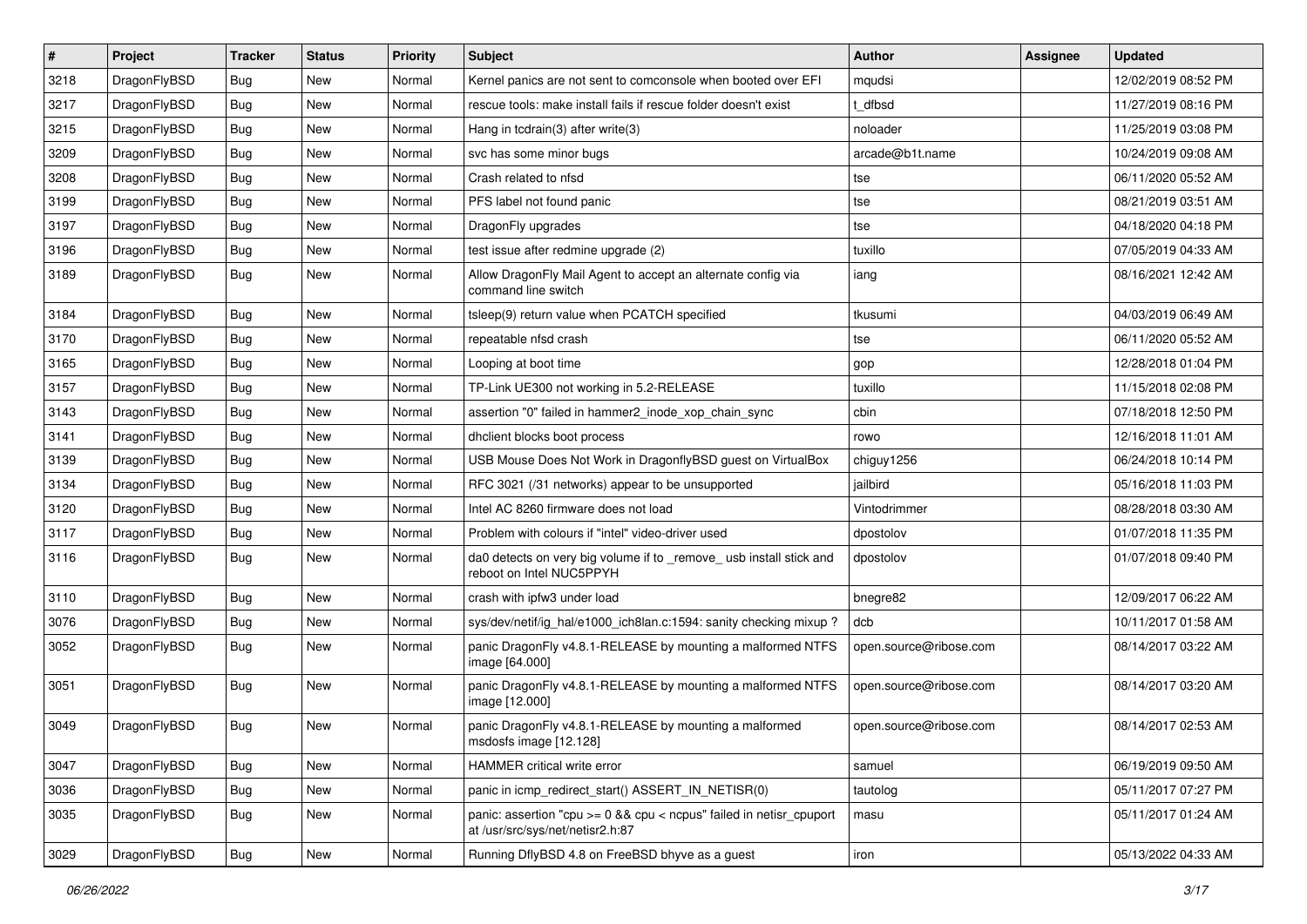| $\sharp$ | Project      | <b>Tracker</b> | <b>Status</b> | <b>Priority</b> | Subject                                                                                                                                                  | Author           | Assignee | <b>Updated</b>      |
|----------|--------------|----------------|---------------|-----------------|----------------------------------------------------------------------------------------------------------------------------------------------------------|------------------|----------|---------------------|
| 3025     | DragonFlyBSD | <b>Bug</b>     | <b>New</b>    | Normal          | sys/dev/powermng/powernow/powernow.c:284: bad comparison?                                                                                                | dcb              |          | 09/23/2017 07:45 AM |
| 3022     | DragonFlyBSD | <b>Bug</b>     | <b>New</b>    | Normal          | sys/dev/netif/ath/ath/if_ath.c:2142: strange bitmask?                                                                                                    | dcb              |          | 04/11/2017 11:49 AM |
| 3018     | DragonFlyBSD | <b>Bug</b>     | <b>New</b>    | Normal          | sys/bus/u4b/wlan/if_run.c:5464]: (style) Redundant condition                                                                                             | dcb              |          | 04/11/2017 11:26 AM |
| 3006     | DragonFlyBSD | <b>Bug</b>     | New           | Normal          | boot0cfg: panic in kern_udev.c in function _udev_dict_set_cstr when<br>installing in VirtualBox                                                          | MichiGreat       |          | 04/01/2017 02:22 PM |
| 2994     | DragonFlyBSD | Bug            | <b>New</b>    | Normal          | Intermittent boot hangs after git: hammer - HAMMER Version 7                                                                                             | davshao          |          | 03/30/2017 02:06 PM |
| 2972     | DragonFlyBSD | <b>Bug</b>     | <b>New</b>    | Normal          | ipfw3 "deny to me" does not work correctly                                                                                                               | mneumann         |          | 12/27/2016 12:11 PM |
| 2970     | DragonFlyBSD | Bug            | New           | Normal          | kernel 4.7: "Is -I" causes panic on UDF filesystem: "bgetvp -<br>overlapping buffer"                                                                     | peeter           |          | 12/21/2016 02:46 AM |
| 2936     | DragonFlyBSD | <b>Bug</b>     | <b>New</b>    | Normal          | loader.efi crashes while loading kernel                                                                                                                  | spaceille        |          | 08/20/2016 06:17 AM |
| 2924     | DragonFlyBSD | <b>Bug</b>     | <b>New</b>    | Normal          | cat -v fails to tag characters in extended table with M- prefix with<br>some locales                                                                     | sevan            |          | 07/11/2016 07:18 AM |
| 2917     | DragonFlyBSD | <b>Bug</b>     | New           | Normal          | da8: reading primary partition table: error accessing offset<br>000000000000 for 512                                                                     | liweitianux      |          | 05/11/2021 08:43 PM |
| 2898     | DragonFlyBSD | Bug            | <b>New</b>    | Normal          | <b>HAMMER</b> panic                                                                                                                                      | pavalos          |          | 11/03/2018 07:05 AM |
| 2892     | DragonFlyBSD | <b>Bug</b>     | <b>New</b>    | Normal          | swap pager:indefinite wait bufferf error                                                                                                                 | <b>Ihmwzy</b>    |          | 02/21/2016 10:32 PM |
| 2891     | DragonFlyBSD | <b>Bug</b>     | <b>New</b>    | Normal          | Kernel panic in IEEE802.11 related code                                                                                                                  | shamaz           |          | 05/29/2016 05:49 PM |
| 2890     | DragonFlyBSD | <b>Bug</b>     | <b>New</b>    | Normal          | not able to boot usb installer on Toshiba Chromebook 2                                                                                                   | johnnywhishbone  |          | 02/22/2016 03:42 AM |
| 2886     | DragonFlyBSD | <b>Bug</b>     | <b>New</b>    | Normal          | dragonfly mail agent: sending a testmail causes high system load                                                                                         | worf             |          | 02/05/2016 05:53 AM |
| 2881     | DragonFlyBSD | <b>Bug</b>     | New           | Normal          | Pulseaudio hangs/resets system when starting X11                                                                                                         | mneumann         |          | 01/09/2016 03:08 AM |
| 2874     | DragonFlyBSD | <b>Bug</b>     | <b>New</b>    | Normal          | make world DESTDIR=/emptydir fails                                                                                                                       | pascii           |          | 12/25/2015 07:04 AM |
| 2863     | DragonFlyBSD | <b>Bug</b>     | <b>New</b>    | Normal          | HAMMER synch tid is zero                                                                                                                                 | shamaz           |          | 12/12/2015 11:24 PM |
| 2857     | DragonFlyBSD | <b>Bug</b>     | <b>New</b>    | Normal          | hammer stalls via bitcoin-qt                                                                                                                             | tkusumi          |          | 11/30/2015 06:52 AM |
| 2852     | DragonFlyBSD | Bug            | New           | Normal          | Hammer File System - hangs on undo during system boot / mount -<br>will not recover on DragonFlyBSD newer than 3.6.0                                     | abale            |          | 05/11/2021 04:07 AM |
| 2840     | DragonFlyBSD | <b>Bug</b>     | New           | Normal          | wrong voltage is reported                                                                                                                                | yellowrabbit2010 |          | 09/11/2015 06:09 PM |
| 2835     | DragonFlyBSD | <b>Bug</b>     | <b>New</b>    | Normal          | /usr/include/c++/5.0/bits/c++locale.h likes<br>POSIX_C_SOURCE>=200809                                                                                    | davshao          |          | 11/18/2015 03:40 AM |
| 2822     | DragonFlyBSD | <b>Bug</b>     | <b>New</b>    | Normal          | JSB 3.0 stick throws "reading primary partition table: error<br>accessing offset 000[] for 152" error, while the stick works on any<br>other OS I tested | revuwa           | profmakx | 06/29/2015 05:56 AM |
| 2820     | DragonFlyBSD | Bug            | New           | Normal          | TP-Link USB Wi-Fi adapter cannot be reattached to the system                                                                                             | shamaz           |          | 05/22/2015 09:45 PM |
| 2816     | DragonFlyBSD | <b>Bug</b>     | New           | Normal          | A multitasking process being debugged can get stuck                                                                                                      | phma             |          | 05/19/2015 03:57 AM |
| 2812     | DragonFlyBSD | <b>Bug</b>     | New           | Normal          | Panic on Intel DE3815TYKHE                                                                                                                               | tmorp            |          | 05/14/2015 03:14 PM |
| 2809     | DragonFlyBSD | <b>Bug</b>     | New           | Normal          | hammer mirror-stream                                                                                                                                     | masu             |          | 04/10/2015 12:33 AM |
| 2808     | DragonFlyBSD | <b>Bug</b>     | New           | Normal          | X freeze by switching between X and VT - results in black screen                                                                                         | lukesky333       |          | 05/11/2021 03:55 AM |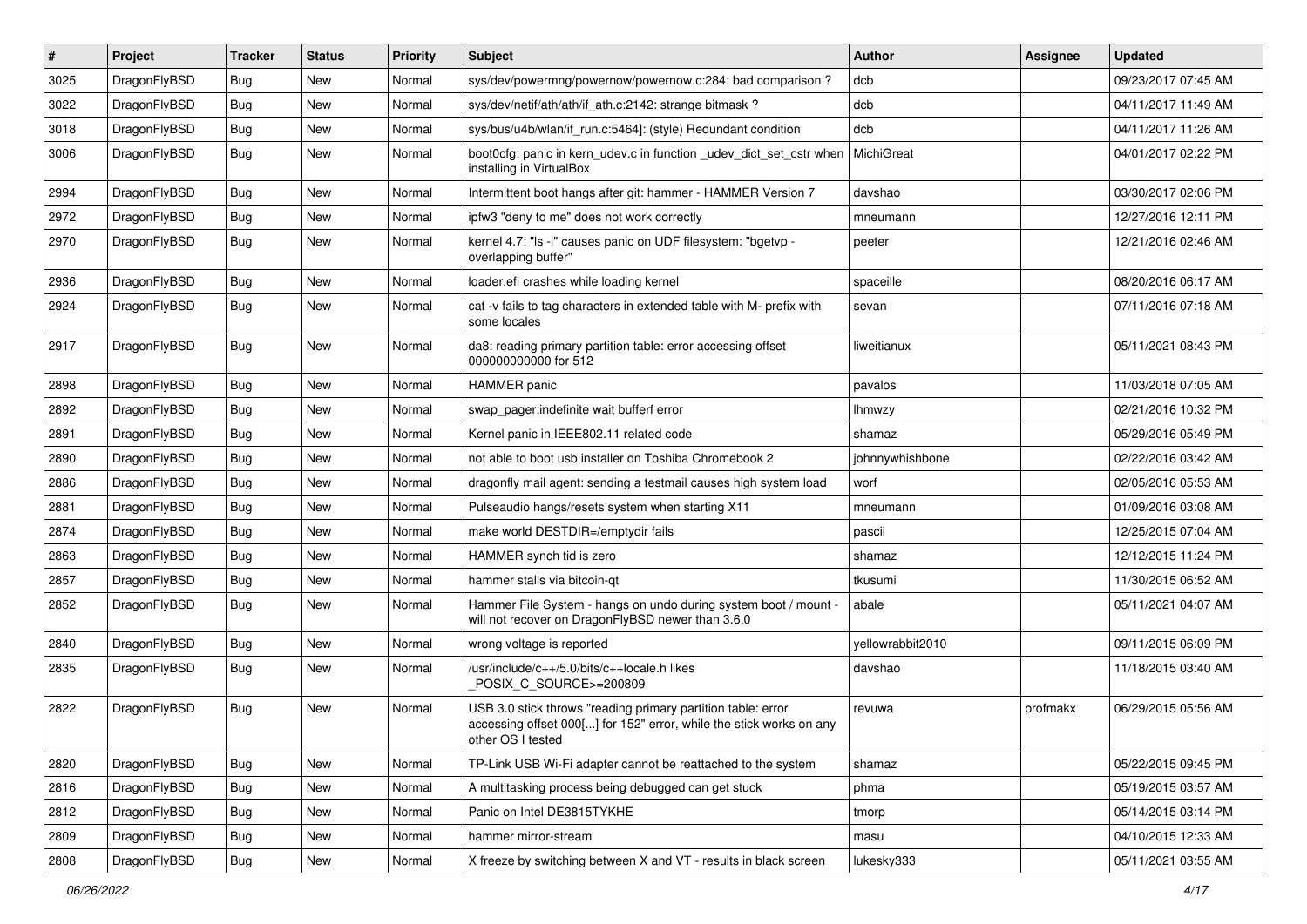| $\sharp$ | Project      | <b>Tracker</b> | <b>Status</b> | <b>Priority</b> | Subject                                                                                                    | Author            | Assignee | <b>Updated</b>      |
|----------|--------------|----------------|---------------|-----------------|------------------------------------------------------------------------------------------------------------|-------------------|----------|---------------------|
| 2806     | DragonFlyBSD | <b>Bug</b>     | New           | Normal          | failed to configure a link-local address on ath0 (errno = 22)                                              | Chingyuan         |          | 05/25/2021 01:00 AM |
| 2803     | DragonFlyBSD | Bug            | <b>New</b>    | Normal          | HAMMER: Warning: UNDO area too small!                                                                      | ftigeot           |          | 03/11/2015 03:42 PM |
| 2802     | DragonFlyBSD | <b>Bug</b>     | <b>New</b>    | Normal          | USB Wifi urtwn0 crash from cd boot                                                                         | opvalues          |          | 03/10/2015 01:07 AM |
| 2799     | DragonFlyBSD | <b>Bug</b>     | New           | Normal          | Fatal trap 12 caused by moused(8) -p /dev/cual0                                                            | opvalues          |          | 03/04/2015 11:01 PM |
| 2788     | DragonFlyBSD | Bug            | <b>New</b>    | Normal          | ioctl GSLICEINFO: Not working for vnode slice                                                              | mneumann          |          | 02/12/2015 07:49 AM |
| 2746     | DragonFlyBSD | Bug            | <b>New</b>    | Normal          | some fraction of xterms started from the xmonad window manager<br>get killed with SIGALRM                  | isenmann          | profmakx | 12/28/2014 02:51 AM |
| 2738     | DragonFlyBSD | Bug            | <b>New</b>    | Normal          | Hammer: Strange behavior when trying to recover old version of<br>moved file                               | roland            |          | 11/20/2014 08:02 AM |
| 2712     | DragonFlyBSD | Bug            | New           | Normal          | connect(2) returns EINVAL when retrying after ECONNREFUSED                                                 | jorisgio          |          | 08/14/2014 05:31 PM |
| 2708     | DragonFlyBSD | <b>Bug</b>     | <b>New</b>    | Normal          | unable to send TCP nor UDP on age(4) interface                                                             | dermiste          |          | 05/11/2021 03:54 AM |
| 2688     | DragonFlyBSD | <b>Bug</b>     | New           | Normal          | 67613368bdda7 Fix wrong checks for U4B presence Asrock Z77M<br>difficulty detecting USB keyboard           | davshao           |          | 06/28/2014 07:08 PM |
| 2687     | DragonFlyBSD | Bug            | New           | Normal          | natacontrol software RAID in installer                                                                     | csmelosky         |          | 06/22/2014 12:03 PM |
| 2674     | DragonFlyBSD | Bug            | New           | Normal          | <b>GPT Support</b>                                                                                         | ftigeot           |          | 12/28/2015 02:54 PM |
| 2652     | DragonFlyBSD | Bug            | <b>New</b>    | Normal          | 189a0ff3761b47  ix: Implement MSI-X support locks up Lenovo<br>S <sub>10</sub> Intel Atom n <sub>270</sub> | davshao           |          | 05/14/2014 01:55 AM |
| 2647     | DragonFlyBSD | Bug            | <b>New</b>    | Normal          | HAMMER panic on 3.6.0                                                                                      | tuxillo           |          | 05/11/2021 03:54 AM |
| 2645     | DragonFlyBSD | <b>Bug</b>     | <b>New</b>    | Normal          | panic with dsched fq and ioprio                                                                            | jyoung15          |          | 02/20/2014 07:29 AM |
| 2641     | DragonFlyBSD | <b>Bug</b>     | New           | Normal          | Panic when loading natapci as module                                                                       | tuxillo           |          | 05/11/2021 03:54 AM |
| 2630     | DragonFlyBSD | Bug            | <b>New</b>    | Normal          | Bring in latest iconv fixes from FreeBSD10 as well as csmapper<br>updates                                  | tuxillo           |          | 05/11/2021 03:54 AM |
| 2629     | DragonFlyBSD | Bug            | New           | Normal          | Replace gcc44 with llvm34, clang34, and libc++                                                             | tuxillo           |          | 06/02/2014 02:30 PM |
| 2626     | DragonFlyBSD | Bug            | New           | Normal          | iwn driver drops with error: "firmware error 'iwn_intr: fatal firmware<br>error"                           | rodyaj            |          | 01/09/2014 05:50 AM |
| 2622     | DragonFlyBSD | <b>Bug</b>     | New           | Normal          | VAIO FIT15E fn keys support                                                                                | nonsolosoft       |          | 12/31/2013 01:31 AM |
| 2621     | DragonFlyBSD | Bug            | <b>New</b>    | Normal          | core dump using cdrom                                                                                      | nonsolosoft       |          | 12/27/2013 12:43 AM |
| 2620     | DragonFlyBSD | Bug            | New           | Normal          | moused problem                                                                                             | FilippoMo         |          | 12/20/2013 10:32 AM |
| 2619     | DragonFlyBSD | Bug            | <b>New</b>    | Normal          | DragonFly 3.6 can't be installed on a 6TB volume                                                           | ftigeot           |          | 02/23/2014 11:55 PM |
| 2618     | DragonFlyBSD | <b>Bug</b>     | <b>New</b>    | Normal          | mouse problem on RELEASE-3 6 0                                                                             | FilippoMo         |          | 12/20/2013 03:26 AM |
| 2611     | DragonFlyBSD | Bug            | New           | Normal          | Change in IP address results in network not working                                                        | phma              |          | 12/05/2013 07:55 PM |
| 2609     | DragonFlyBSD | Bug            | New           | Normal          | master: panic: assertion<br>"LWKT TOKEN HELD ANY(vm object token(object))" failed in<br>swp_pager_lookup   | thomas.nikolajsen |          | 11/28/2013 11:36 AM |
| 2604     | DragonFlyBSD | Bug            | New           | Normal          | dell laptop does not boot with LATEST                                                                      | isenmann          |          | 11/20/2013 02:07 AM |
| 2598     | DragonFlyBSD | <b>Bug</b>     | New           | Normal          | i386 via USB Booting                                                                                       | mbzadegan         |          | 10/21/2013 02:28 AM |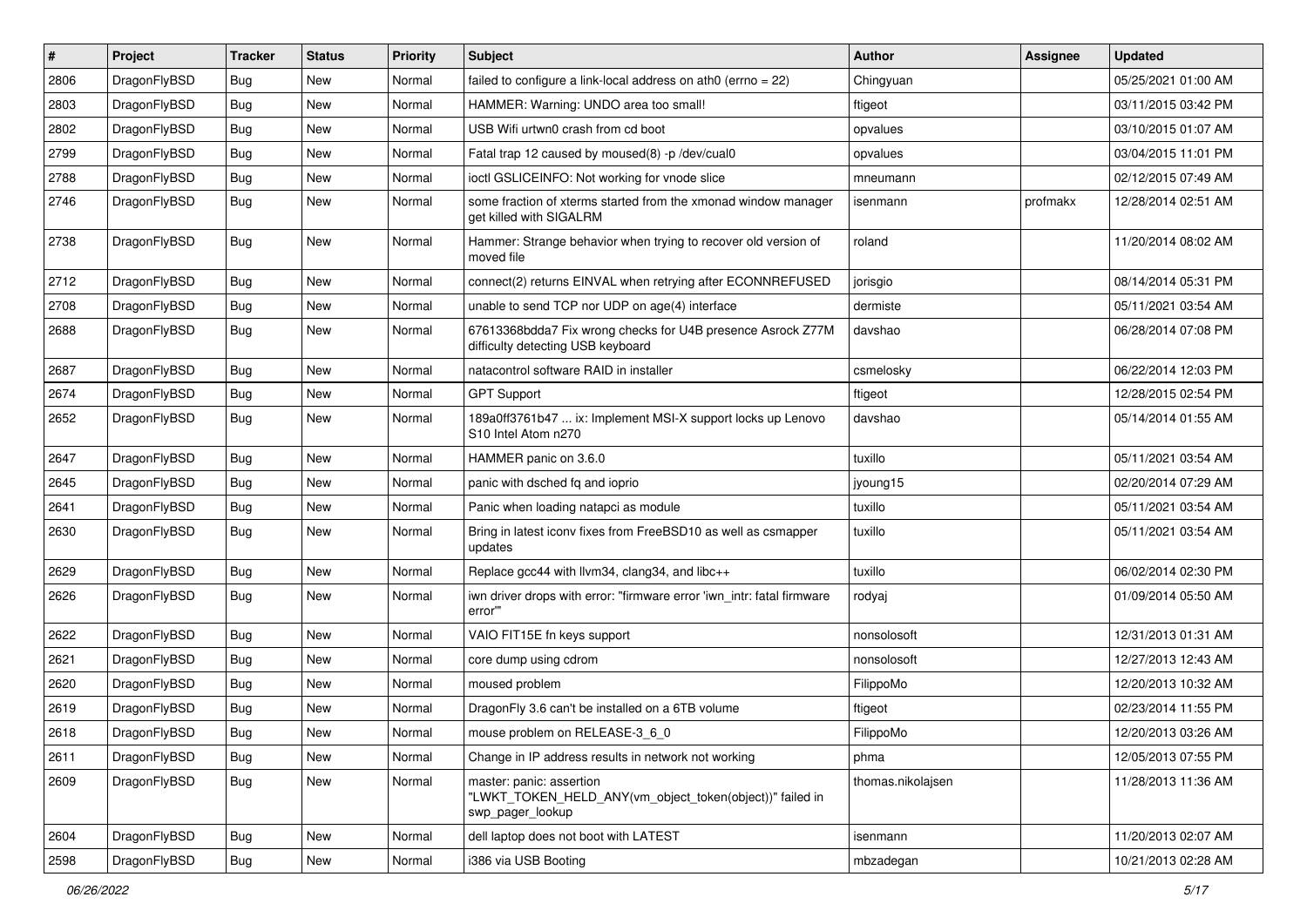| #    | Project      | <b>Tracker</b> | <b>Status</b> | <b>Priority</b> | Subject                                                                                                                      | <b>Author</b>     | <b>Assignee</b> | <b>Updated</b>      |
|------|--------------|----------------|---------------|-----------------|------------------------------------------------------------------------------------------------------------------------------|-------------------|-----------------|---------------------|
| 2595 | DragonFlyBSD | Bug            | <b>New</b>    | Normal          | DragonFly 3.4.3 crashes on SUN Blade X6250 with Qlogic ISP 2432<br>FC card                                                   | Turvamies         |                 | 10/07/2013 11:53 AM |
| 2587 | DragonFlyBSD | <b>Bug</b>     | <b>New</b>    | Normal          | SATA DVD writer not detected by DragonFly                                                                                    | srussell          |                 | 09/04/2020 08:55 AM |
| 2586 | DragonFlyBSD | <b>Bug</b>     | <b>New</b>    | Normal          | pf: "modulate" state seems problematic                                                                                       | srussell          |                 | 09/25/2013 07:36 PM |
| 2585 | DragonFlyBSD | <b>Bug</b>     | <b>New</b>    | Normal          | Dfly 3.4.3 on ESXi 5.1, HP Smart Array P410 passthrough<br>recognised, but not functioning                                   | yggdrasil         | swildner        | 05/09/2022 08:14 AM |
| 2577 | DragonFlyBSD | <b>Bug</b>     | <b>New</b>    | Normal          | virtio-blk iops performance is cpu limited on high end devices                                                               | gis278            | vsrinivas       | 08/01/2013 02:28 PM |
| 2569 | DragonFlyBSD | <b>Bug</b>     | <b>New</b>    | Normal          | ctime NFS                                                                                                                    | ferney            |                 | 08/11/2013 04:35 AM |
| 2568 | DragonFlyBSD | Bug            | <b>New</b>    | Normal          | <b>AHCI</b> panic                                                                                                            | josepht           |                 | 06/07/2013 05:52 PM |
| 2565 | DragonFlyBSD | Bug            | <b>New</b>    | Normal          | "ifconfig ix0 up" panic                                                                                                      | ltpig402a         |                 | 06/03/2013 05:46 AM |
| 2557 | DragonFlyBSD | Bug            | <b>New</b>    | Normal          | stock 3.4.1 kernel halts during booting if dm and dm_target_crypt<br>are loaded and RAID controller is present               | phma              |                 | 05/12/2013 10:38 PM |
| 2544 | DragonFlyBSD | <b>Bug</b>     | New           | Normal          | live DVD system boot (menu option 1) caused db> prompt on<br>PE1950                                                          | estrabd           |                 | 05/11/2021 03:54 AM |
| 2535 | DragonFlyBSD | Bug            | <b>New</b>    | Normal          | Imap processes apparentlt blocked on disk I/O                                                                                | ftigeot           |                 | 04/02/2013 09:31 AM |
| 2531 | DragonFlyBSD | <b>Bug</b>     | <b>New</b>    | Normal          | camcontrol fails to disable APM                                                                                              | m.lombardi85      |                 | 03/23/2013 12:28 PM |
| 2526 | DragonFlyBSD | Bug            | New           | Normal          | hammer cleanup doesn't run on first day of DST                                                                               | pavalos           |                 | 10/18/2016 05:28 PM |
| 2520 | DragonFlyBSD | Bug            | <b>New</b>    | Normal          | panic: assertion "IS_SERIALIZED((ifp->if_serializer))" failed in<br>if_default_serialize_assert at /usr/src/sys/net/if.c:437 | ano               |                 | 03/09/2013 12:14 AM |
| 2509 | DragonFlyBSD | Bug            | <b>New</b>    | Normal          | Redefinition of DIRBLKSIZ in restore(8)                                                                                      | swildner          |                 | 06/04/2022 04:40 AM |
| 2498 | DragonFlyBSD | Bug            | <b>New</b>    | Normal          | DFBSD v3.2.2-RELEASE - LIST_FIRST(&bp->b_dep) == NULL"<br>failed in vfs vmio release                                         | tuxillo           |                 | 05/31/2022 04:09 PM |
| 2496 | DragonFlyBSD | <b>Bug</b>     | <b>New</b>    | Normal          | NTFS malloc limit exceeded                                                                                                   | plasmob           | tuxillo         | 02/19/2013 08:47 AM |
| 2493 | DragonFlyBSD | Bug            | <b>New</b>    | Normal          | vidcontrol: invalid video mode name                                                                                          | Svarov            |                 | 01/24/2013 09:55 AM |
| 2490 | DragonFlyBSD | Bug            | <b>New</b>    | Normal          | nmalloc should color addresses to avoid cache bank conflictsw                                                                | vsrinivas         |                 | 06/10/2014 05:51 AM |
| 2489 | DragonFlyBSD | Bug            | <b>New</b>    | Normal          | nmalloc doesn't cache VA for allocations > 8KB                                                                               | vsrinivas         |                 | 06/10/2014 05:51 AM |
| 2473 | DragonFlyBSD | <b>Bug</b>     | New           | Normal          | Kernel crash when trying to up the wpi0 device (Dfly<br>v3.3.0.758.g47388-DEVELOPMENT)                                       | tomaz             |                 | 02/24/2014 08:50 AM |
| 2453 | DragonFlyBSD | Bug            | <b>New</b>    | Normal          | panic: assertion "gd->gd_spinlocks == 0" failed                                                                              | Johannes.Hofmann  |                 | 11/12/2012 12:54 PM |
| 2444 | DragonFlyBSD | Bug            | New           | Normal          | Crash during Hammer overnight cleanup                                                                                        | justin            |                 | 11/04/2012 07:58 AM |
| 2436 | DragonFlyBSD | Bug            | New           | Normal          | panic: assertion "lp->lwp_qcpu == dd->cpuid" failed in<br>dfly acquire curproc                                               | thomas.nikolajsen |                 | 01/23/2013 11:07 AM |
| 2434 | DragonFlyBSD | <b>Bug</b>     | New           | Normal          | BTX Halted - Boot fails on USB/GUI                                                                                           | lucmv             |                 | 10/17/2012 08:12 PM |
| 2430 | DragonFlyBSD | Bug            | New           | Normal          | Alternate Password Hash method                                                                                               | robin.carey1      |                 | 10/07/2012 06:28 AM |
| 2416 | DragonFlyBSD | <b>Bug</b>     | New           | Normal          | ' entry can be removed on mounted nfs filesystem                                                                             | ftigeot           | tuxillo         | 06/03/2014 04:40 AM |
| 2412 | DragonFlyBSD | Bug            | New           | Normal          | wlan0 fails to get address via dhclient                                                                                      | nonsolosoft       |                 | 08/30/2012 05:55 AM |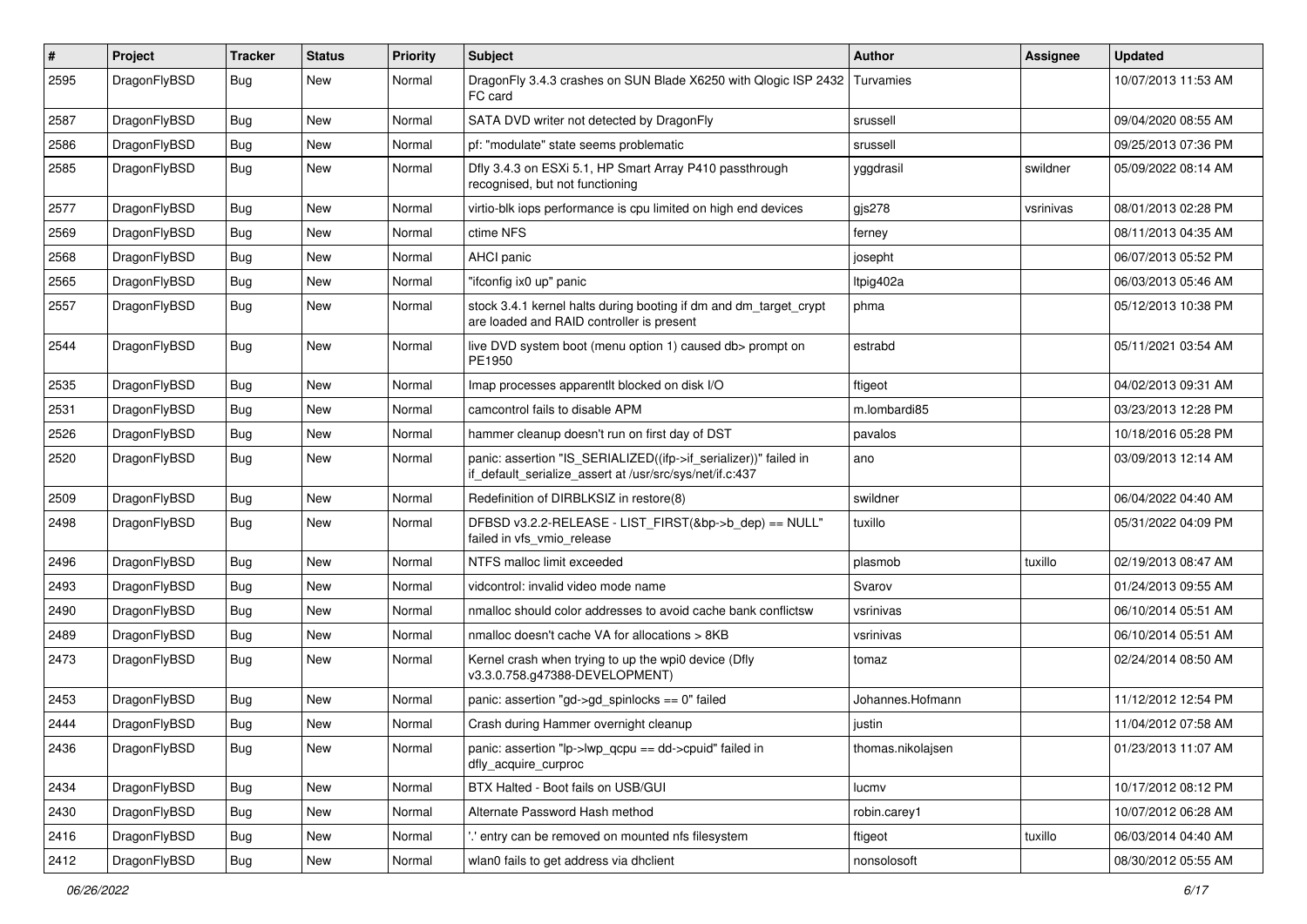| $\sharp$ | Project      | <b>Tracker</b> | <b>Status</b> | <b>Priority</b> | Subject                                                                                                    | <b>Author</b> | Assignee  | <b>Updated</b>      |
|----------|--------------|----------------|---------------|-----------------|------------------------------------------------------------------------------------------------------------|---------------|-----------|---------------------|
| 2389     | DragonFlyBSD | Bug            | New           | Normal          | computer crashed while listing processes                                                                   | phma          |           | 06/18/2012 02:49 PM |
| 2387     | DragonFlyBSD | Bug            | New           | Normal          | hammer ignores -t during dedup                                                                             | phma          |           | 06/17/2012 12:30 PM |
| 2371     | DragonFlyBSD | Bug            | New           | Normal          | Timezone problem with America/Sao_Paulo                                                                    | raitech       |           | 05/17/2012 01:42 PM |
| 2370     | DragonFlyBSD | Bug            | New           | Normal          | panic: ffs_valloc: dup alloc                                                                               | marino        | vsrinivas | 02/01/2013 09:28 AM |
| 2369     | DragonFlyBSD | Bug            | New           | Normal          | panic: Bad link elm 0xffffffe07edf6068 next->prev != elm                                                   | jaydg         |           | 08/15/2012 03:04 AM |
| 2331     | DragonFlyBSD | Bug            | <b>New</b>    | Normal          | reading mouse mode from unopen file descriptor hangs mouse<br>driver                                       | phma          |           | 03/14/2012 09:43 AM |
| 2329     | DragonFlyBSD | Bug            | <b>New</b>    | Normal          | ibm x3550 & acpi                                                                                           | ano           |           | 06/03/2014 11:37 AM |
| 2324     | DragonFlyBSD | Bug            | New           | Normal          | natacotrol support > 2TB not working even after the ftigeot patch                                          | zenny         |           | 03/03/2012 01:00 AM |
| 2319     | DragonFlyBSD | <b>Bug</b>     | <b>New</b>    | Normal          | crypt/passwd forward compat                                                                                | c.turner1     |           | 02/28/2012 12:39 PM |
| 2316     | DragonFlyBSD | <b>Bug</b>     | New           | Normal          | Ungraceful invalid password handling for adding a new user in the<br>installer                             | rune          |           | 04/27/2012 11:23 PM |
| 2311     | DragonFlyBSD | <b>Bug</b>     | New           | Normal          | Xorg crash having something to do with drm                                                                 | phma          |           | 02/22/2012 09:59 AM |
| 2308     | DragonFlyBSD | <b>Bug</b>     | New           | Normal          | System freeze when unloading snd hda                                                                       | jaydg         |           | 02/19/2012 07:15 AM |
| 2306     | DragonFlyBSD | <b>Bug</b>     | New           | Normal          | a crash starts the kernel debugger in text mode, but just reboots in X                                     | phma          |           | 02/11/2012 08:02 PM |
| 2297     | DragonFlyBSD | <b>Bug</b>     | New           | Normal          | strange NFS (client) error messages / problems                                                             | Anonymous     |           | 02/19/2012 02:59 PM |
| 2292     | DragonFlyBSD | <b>Bug</b>     | New           | Normal          | re interface with jumbo frames (mtu larger than 1500) hangs after<br>some traffic                          | Anonymous     |           | 01/31/2012 12:11 AM |
| 2287     | DragonFlyBSD | <b>Bug</b>     | New           | Normal          | HAMMER(ROOT) Illegal UNDO TAIL signature at<br>300000001967c000                                            | y0n3t4n1      |           | 11/07/2018 01:22 AM |
| 2283     | DragonFlyBSD | <b>Bug</b>     | New           | Normal          | DFBSD DragonFly v2.13.0.957.g4f459 - pmap_release: page<br>should already be gone 0xc27120bc               | tuxillo       |           | 01/23/2012 03:03 AM |
| 2265     | DragonFlyBSD | <b>Bug</b>     | New           | Normal          | mbsrtowcs does not properly handle invalid mbstate_t in ps                                                 | c.turner1     | swildner  | 01/10/2012 07:56 PM |
| 2254     | DragonFlyBSD | <b>Bug</b>     | New           | Normal          | panic: assertion "ref < &td->td_toks_end" failed in lwkt_gettoken at<br>/usr/src/sys/kern/lwkt_token.c:588 | eocallaghan   |           | 12/05/2011 10:21 PM |
| 2250     | DragonFlyBSD | <b>Bug</b>     | New           | Normal          | Kernel panic                                                                                               | adamk         |           | 11/23/2018 01:10 AM |
| 2248     | DragonFlyBSD | <b>Bug</b>     | <b>New</b>    | Normal          | sysctl panic                                                                                               | pavalos       |           | 11/23/2011 06:23 PM |
| 2245     | DragonFlyBSD | <b>Bug</b>     | New           | Normal          | panic: assertion "ref < &td->td_toks_end" failed in lwkt_gettoken at<br>/usr/src/sys/kern/lwkt_token.c:588 | juanfra684    |           | 11/22/2011 07:41 PM |
| 2224     | DragonFlyBSD | <b>Bug</b>     | New           | Normal          | v2.13.0.291.gaa7ec - Panic on fq while installing world                                                    | tuxillo       |           | 11/18/2011 01:40 AM |
| 2210     | DragonFlyBSD | <b>Bug</b>     | New           | Normal          | Bugtracker cannot assign default project for new users                                                     | ahuete.devel  |           | 11/17/2011 11:30 AM |
| 2199     | DragonFlyBSD | <b>Bug</b>     | New           | Normal          | screen segfaults if utmpx isn't present                                                                    | pavalos       |           | 11/15/2011 10:52 PM |
| 2182     | DragonFlyBSD | <b>Bug</b>     | New           | Normal          | if_msk PHY FIFO underrun/overflow                                                                          | nonsolosoft   |           | 09/03/2012 06:39 AM |
| 2171     | DragonFlyBSD | <b>Bug</b>     | New           | Normal          | DFBSD v2.13.0.151.gdc8442 - panic: assertion "(*ptep &<br>$(PG MANAGED PG V)) == PG V"$                    | tuxillo       |           | 11/04/2011 05:06 PM |
| 2167     | DragonFlyBSD | <b>Bug</b>     | New           | Normal          | shutdown/reboot fails after uptime msg                                                                     | marino        |           | 11/28/2011 03:01 AM |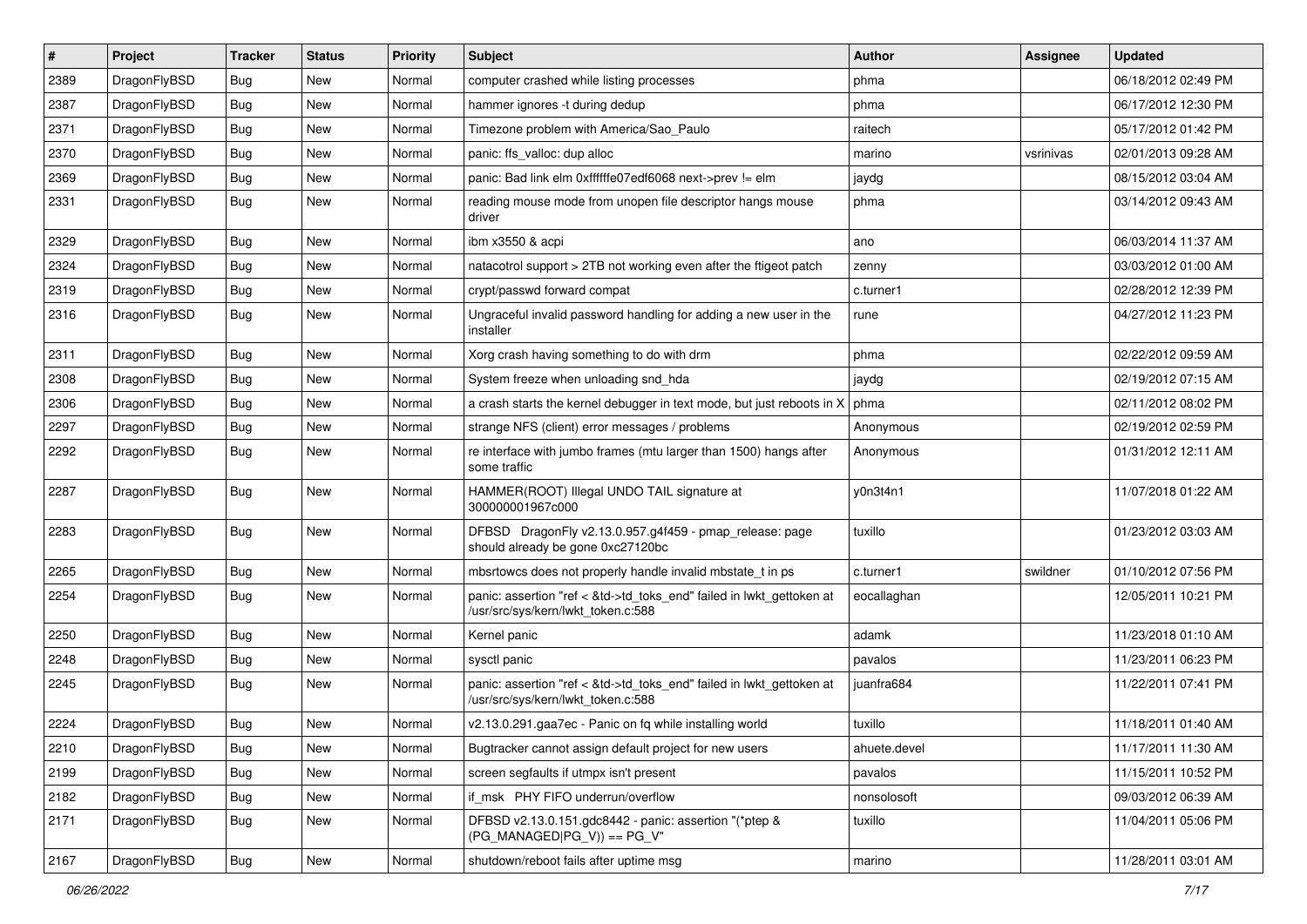| $\sharp$ | Project      | <b>Tracker</b> | <b>Status</b> | <b>Priority</b> | <b>Subject</b>                                                                 | Author        | Assignee  | <b>Updated</b>      |
|----------|--------------|----------------|---------------|-----------------|--------------------------------------------------------------------------------|---------------|-----------|---------------------|
| 2166     | DragonFlyBSD | <b>Bug</b>     | New           | Normal          | DFBSD v2.13.0.109.g05b9d - Strange lockups                                     | tuxillo       |           | 10/29/2011 11:20 AM |
| 2164     | DragonFlyBSD | <b>Bug</b>     | <b>New</b>    | Normal          | panic on reboot from usb.                                                      | eocallaghan   |           | 10/27/2011 09:29 AM |
| 2161     | DragonFlyBSD | <b>Bug</b>     | <b>New</b>    | Normal          | Outdated xorg.conf file gets installed into etc and screws up mouse            | eocallaghan   |           | 10/27/2011 01:51 PM |
| 2158     | DragonFlyBSD | <b>Bug</b>     | New           | Normal          | iwn panics with assertion on boot.                                             | eocallaghan   |           | 10/24/2011 04:13 PM |
| 2154     | DragonFlyBSD | <b>Bug</b>     | <b>New</b>    | Normal          | vkernel copyout() doesn't return EFAULT on error                               | vsrinivas     |           | 10/20/2011 03:53 AM |
| 2153     | DragonFlyBSD | Bug            | New           | Normal          | Too many unuseful warnings at boot                                             | juanfra684    |           | 10/18/2011 10:16 PM |
| 2138     | DragonFlyBSD | <b>Bug</b>     | New           | Normal          | > 100% CPU usage                                                               | robin.carey1  |           | 09/26/2011 12:20 PM |
| 2136     | DragonFlyBSD | <b>Bug</b>     | New           | Normal          | socketpair() doesn't free file descriptors on copyout failure                  | vsrinivas     |           | 04/05/2013 09:13 AM |
| 2129     | DragonFlyBSD | <b>Bug</b>     | New           | Normal          | DFBSD v2.11.0.661.gf9438 i386 - panic: lockmgr thrd_sleep                      | tuxillo       |           | 09/05/2011 09:49 AM |
| 2125     | DragonFlyBSD | Bug            | New           | Normal          | Weird garbage in dmesg                                                         | herrgard      |           | 08/30/2011 08:04 PM |
| 2124     | DragonFlyBSD | Bug            | New           | Normal          | getty repeating too quickly on port /dev/ttyv0                                 | sgeorge.ml    |           | 09/01/2011 04:28 AM |
| 2123     | DragonFlyBSD | Bug            | New           | Normal          | hammer is losing files                                                         | schmir        |           | 08/30/2011 07:56 PM |
| 2115     | DragonFlyBSD | Bug            | New           | Normal          | [msk] system freeze after receive some paquet                                  | bsdsx         |           | 08/22/2011 10:22 AM |
| 2113     | DragonFlyBSD | Bug            | <b>New</b>    | Normal          | nmalloc threaded program fork leak                                             | vsrinivas     | vsrinivas | 08/11/2011 07:25 PM |
| 2107     | DragonFlyBSD | Bug            | <b>New</b>    | Normal          | 2.10.1 sata dvd drive issue                                                    | ausppc        |           | 07/31/2011 08:41 PM |
| 2104     | DragonFlyBSD | <b>Bug</b>     | <b>New</b>    | Normal          | network configuration seg. fault on install CD                                 | navratil      |           | 07/26/2011 07:55 AM |
| 2099     | DragonFlyBSD | Bug            | New           | Normal          | page fault panic in vm system                                                  | pavalos       |           | 07/10/2011 08:51 AM |
| 2094     | DragonFlyBSD | Bug            | <b>New</b>    | Normal          | Segfault when gdb printing backtrace from core dump                            | greenrd       |           | 06/25/2011 04:14 PM |
| 2092     | DragonFlyBSD | Bug            | <b>New</b>    | Normal          | Panic: Bad link elm 0x next->prev != elm                                       | masterblaster | dillon    | 12/04/2011 12:49 PM |
| 2085     | DragonFlyBSD | Bug            | New           | Normal          | panic: assertion: (m->flags & PG_MAPPED) == 0 in<br>vm_page_free_toq           | vsrinivas     |           | 06/10/2011 07:48 AM |
| 2084     | DragonFlyBSD | Bug            | <b>New</b>    | Normal          | DFBSD v2.11.0.242.g4d317 - panic: zone: entry not free                         | tuxillo       |           | 07/03/2012 01:23 AM |
| 2082     | DragonFlyBSD | <b>Bug</b>     | <b>New</b>    | Normal          | dfbsd 2.10.1 amd64 - mc port build error with 'bmake bin-install'              | sun-doctor    |           | 05/25/2011 07:18 PM |
| 2080     | DragonFlyBSD | <b>Bug</b>     | New           | Normal          | panic: lockmgr thrd_sleep: called from interrupt, ipi, or hard code<br>section | rumcic        |           | 05/30/2011 05:06 PM |
| 2078     | DragonFlyBSD | <b>Bug</b>     | New           | Normal          | DFBSD i386 v2.11.0.201.g3ed2f - Panic during installworld into a<br>vn0 device | tuxillo       |           | 05/19/2011 07:50 PM |
| 2077     | DragonFlyBSD | Bug            | New           | Normal          | USB devices conflicting                                                        | srussell      |           | 05/17/2011 05:12 PM |
| 2075     | DragonFlyBSD | Bug            | New           | Normal          | pflogd on x86_64                                                               | fanch         |           | 05/16/2011 04:04 PM |
| 2072     | DragonFlyBSD | Bug            | New           | Normal          | Fatal trap 12: stopped at lwkt_send_ipiq3                                      | rumcic        |           | 05/17/2011 04:12 AM |
| 2067     | DragonFlyBSD | Bug            | New           | Normal          | sound/pcm: "play interrupt timeout, channel dead"                              | matthiasr     |           | 05/11/2021 03:55 AM |
| 2061     | DragonFlyBSD | <b>Bug</b>     | <b>New</b>    | Normal          | USB keyboard boot panic                                                        | sjg           |           | 05/04/2012 12:20 AM |
| 2055     | DragonFlyBSD | Bug            | <b>New</b>    | Normal          | $ssh + IPV6 + bridge \Rightarrow$ connection freezes                           | steve         |           | 04/24/2011 07:13 PM |
| 2052     | DragonFlyBSD | <b>Bug</b>     | New           | Normal          | Kernel panic: CPU APIC ID out of range                                         | Anonymous     |           | 05/02/2011 11:06 AM |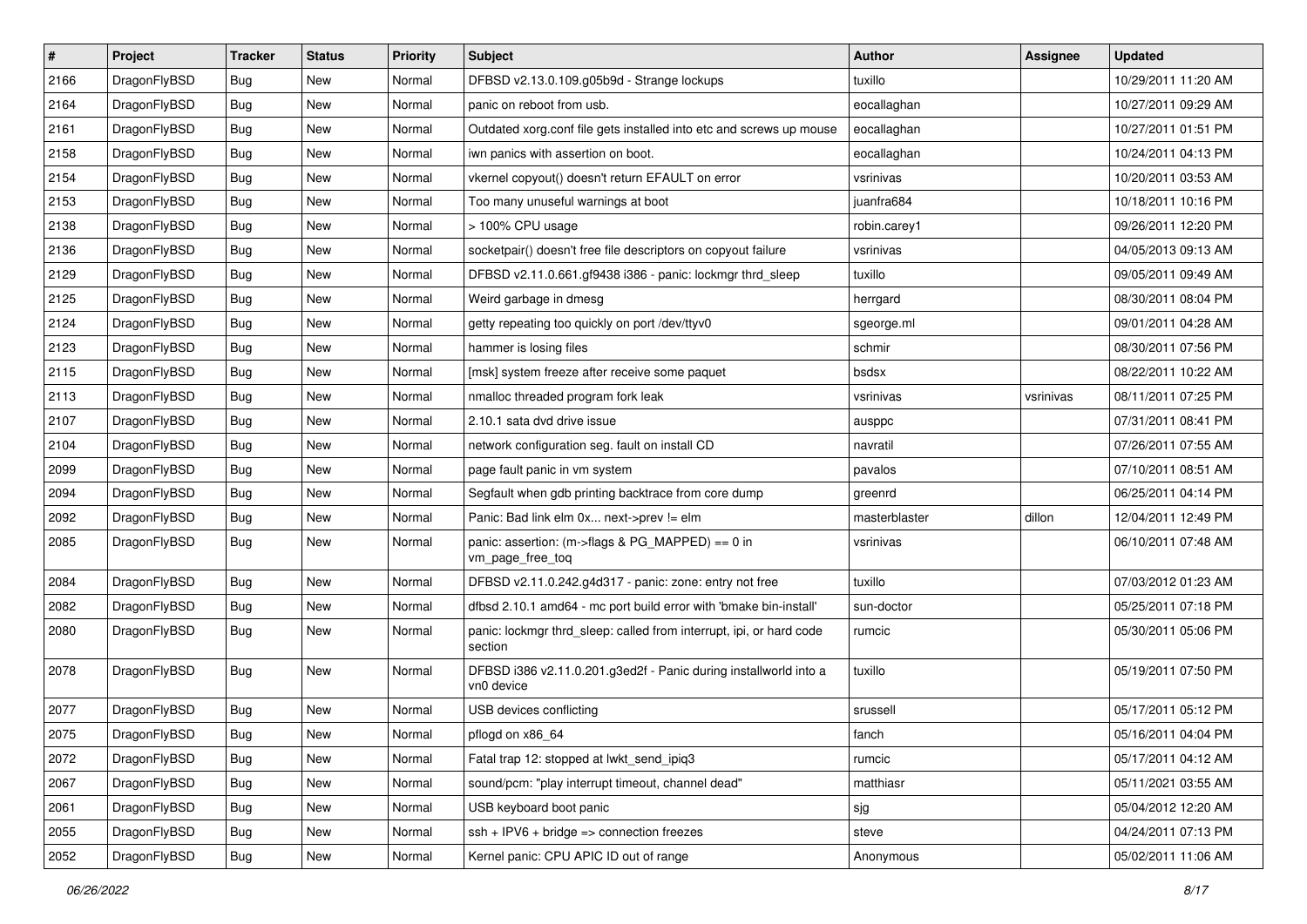| $\vert$ # | Project      | <b>Tracker</b> | <b>Status</b> | <b>Priority</b> | <b>Subject</b>                                                                                                                                                                                    | <b>Author</b>      | Assignee | <b>Updated</b>      |
|-----------|--------------|----------------|---------------|-----------------|---------------------------------------------------------------------------------------------------------------------------------------------------------------------------------------------------|--------------------|----------|---------------------|
| 2051      | DragonFlyBSD | <b>Bug</b>     | <b>New</b>    | Normal          | No ipv6 lan route entry created on 2.10                                                                                                                                                           | ftigeot            |          | 04/21/2011 10:37 AM |
| 2048      | DragonFlyBSD | Bug            | <b>New</b>    | Normal          | panic: ffs sync: rofs mod                                                                                                                                                                         | pavalos            |          | 04/12/2011 05:45 AM |
| 2045      | DragonFlyBSD | Bug            | <b>New</b>    | Normal          | ral(4): Fatal trap 12: page fault while in kernel mode (two panics)                                                                                                                               | herrgard           |          | 11/03/2011 05:34 PM |
| 2042      | DragonFlyBSD | <b>Bug</b>     | <b>New</b>    | Normal          | kernel panic, when run boot0cfg                                                                                                                                                                   | sepherosa          |          | 05/31/2022 03:01 PM |
| 2008      | DragonFlyBSD | <b>Bug</b>     | <b>New</b>    | Normal          | lwkt setcpu remote: td->td flags 00800621 console flood                                                                                                                                           | pavalos            |          | 03/06/2011 09:37 PM |
| 2004      | DragonFlyBSD | Bug            | New           | Normal          | LWKT_WAIT_IPIQ panic                                                                                                                                                                              | steve              |          | 03/08/2011 05:46 PM |
| 1990      | DragonFlyBSD | Bug            | New           | Normal          | /mnt too large to mount                                                                                                                                                                           | peur.neu           |          | 02/16/2011 11:24 PM |
| 1984      | DragonFlyBSD | Bug            | New           | Normal          | hammer mount fails after crash - HAMMER: FIFO record bad head<br>signature                                                                                                                        | thomas.nikolajsen  |          | 03/08/2011 06:57 PM |
| 1975      | DragonFlyBSD | Bug            | <b>New</b>    | Normal          | Applications seg fault in select() and poll()                                                                                                                                                     | rumcic             |          | 05/31/2022 02:58 PM |
| 1969      | DragonFlyBSD | Bug            | <b>New</b>    | Normal          | pf-related network problem                                                                                                                                                                        | pavalos            | lentferj | 02/01/2011 06:57 PM |
| 1964      | DragonFlyBSD | Bug            | <b>New</b>    | Normal          | iwn (panic assertion : wlan assert serialized)                                                                                                                                                    | simm.ptr           | josepht  | 02/01/2011 12:57 PM |
| 1961      | DragonFlyBSD | <b>Bug</b>     | New           | Normal          | Can't create dump from DDB                                                                                                                                                                        | shamaz             |          | 01/29/2011 09:02 PM |
| 1959      | DragonFlyBSD | Bug            | New           | Normal          | DFBSD v2.9.1.422.gc98f2 - Panic during boot - IPv6 and PF                                                                                                                                         | tuxillo            |          | 01/13/2011 03:37 AM |
| 1951      | DragonFlyBSD | <b>Bug</b>     | <b>New</b>    | Normal          | dma_timeouts at phyaddr on a good hdd                                                                                                                                                             | peur.neu           |          | 01/04/2011 07:12 AM |
| 1949      | DragonFlyBSD | Bug            | <b>New</b>    | Normal          | iwn panic                                                                                                                                                                                         | pavalos            |          | 01/30/2011 03:21 AM |
| 1946      | DragonFlyBSD | Bug            | <b>New</b>    | Normal          | ieee80211 panic                                                                                                                                                                                   | pavalos            | josepht  | 01/27/2011 06:00 PM |
| 1944      | DragonFlyBSD | Bug            | <b>New</b>    | Normal          | panic: backing object 0xdea7b258 was somehow re-referenced<br>during collapse!                                                                                                                    | sepherosa          |          | 12/27/2010 02:06 AM |
| 1943      | DragonFlyBSD | <b>Bug</b>     | <b>New</b>    | Normal          | hammer assertion panic                                                                                                                                                                            | peter              |          | 12/27/2010 12:45 AM |
| 1942      | DragonFlyBSD | Bug            | <b>New</b>    | Normal          | locking against myself in getcacheblk()?                                                                                                                                                          | qhwt.dfly          |          | 05/31/2022 02:15 PM |
| 1941      | DragonFlyBSD | <b>Bug</b>     | <b>New</b>    | Normal          | wlan config crash                                                                                                                                                                                 | abandon.every.hope |          | 12/24/2010 07:54 PM |
| 1939      | DragonFlyBSD | <b>Bug</b>     | New           | Normal          | Panic on nightly build and stress test box                                                                                                                                                        | lentferj           |          | 12/18/2010 08:41 AM |
| 1935      | DragonFlyBSD | Bug            | <b>New</b>    | Normal          | mouse does not work after switching between x and console                                                                                                                                         | shamaz             |          | 12/13/2010 10:06 AM |
| 1923      | DragonFlyBSD | <b>Bug</b>     | <b>New</b>    | Normal          | Abysmal NFS performance with IPv6                                                                                                                                                                 | ftigeot            |          | 12/05/2010 09:34 PM |
| 1917      | DragonFlyBSD | Bug            | New           | Normal          | panic: assertion: (RB EMPTY(&ip->rec tree) && (ip->flags &<br>HAMMER_INODE_XDIRTY) == 0)    (!RB_EMPTY(&ip->rec_tree)<br>&& (ip->flags & HAMMER INODE XDIRTY) != 0) in<br>hammer_flush_inode_done | qhwt.dfly          |          | 11/24/2010 03:23 AM |
| 1916      | DragonFlyBSD | Bug            | <b>New</b>    | Normal          | Constant crashes on x86_64 with UFS                                                                                                                                                               | lentferj           |          | 11/21/2010 07:40 PM |
| 1913      | DragonFlyBSD | <b>Bug</b>     | <b>New</b>    | Normal          | panic: assertion: ip->flush_state != HAMMER_FST_FLUSH in<br>hammer_flush_inode_core                                                                                                               | swildner           |          | 11/20/2010 05:27 PM |
| 1907      | DragonFlyBSD | Bug            | <b>New</b>    | Normal          | Hammer crash in hammer flusher flush()                                                                                                                                                            | swildner           |          | 11/11/2010 05:07 AM |
| 1899      | DragonFlyBSD | Bug            | <b>New</b>    | Normal          | Keyboard doesn't work                                                                                                                                                                             | fransm             |          | 05/15/2022 03:32 PM |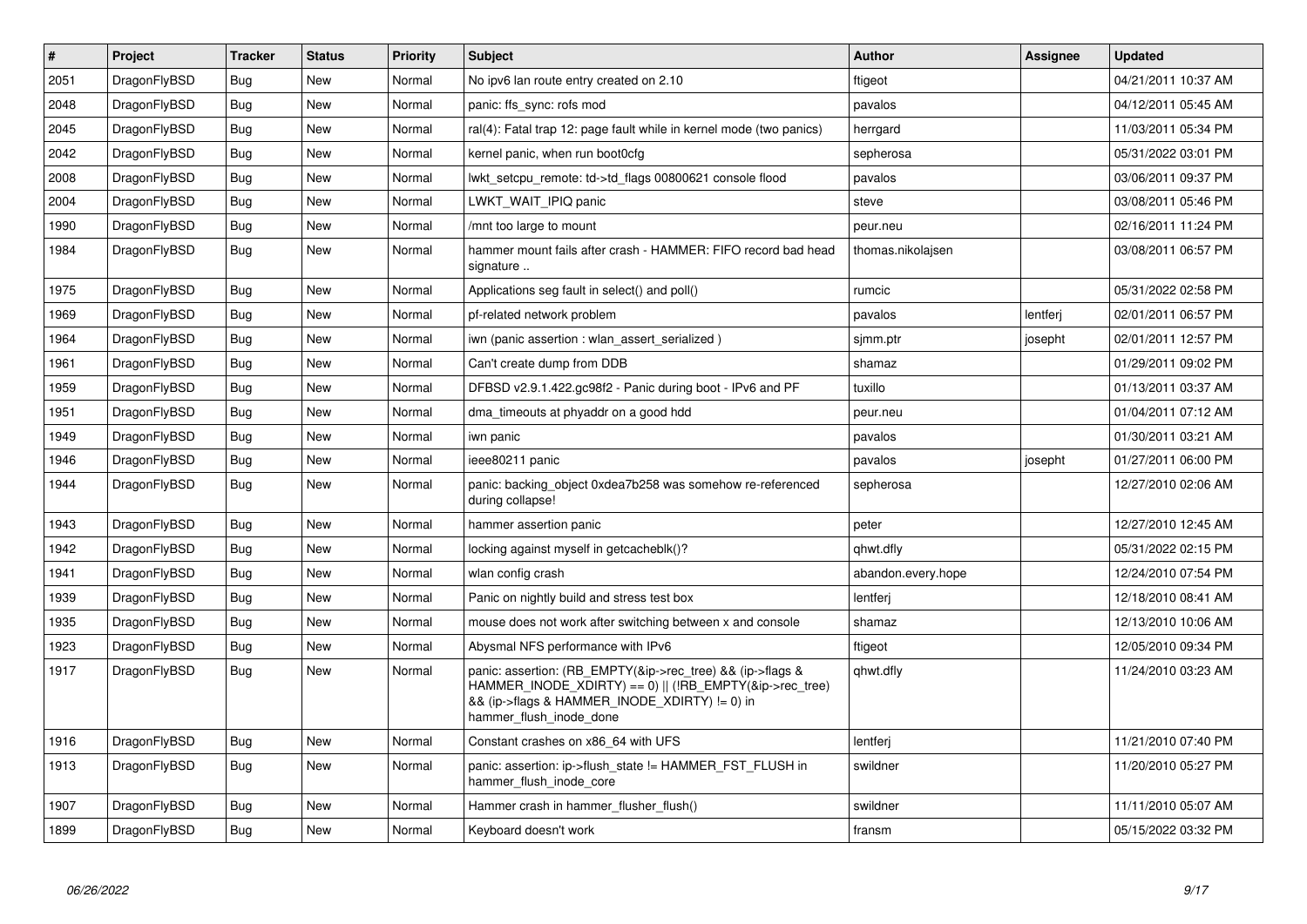| $\vert$ # | Project      | <b>Tracker</b> | <b>Status</b> | <b>Priority</b> | Subject                                                                                      | Author           | Assignee | <b>Updated</b>      |
|-----------|--------------|----------------|---------------|-----------------|----------------------------------------------------------------------------------------------|------------------|----------|---------------------|
| 1884      | DragonFlyBSD | <b>Bug</b>     | New           | Normal          | System completely freezes while listening music (devbuf: malloc<br>limit exceeded)           | shamaz           |          | 01/24/2011 05:00 PM |
| 1877      | DragonFlyBSD | <b>Bug</b>     | <b>New</b>    | Normal          | Freeze during 1st hammer cleanup after new install                                           | elekktretterr    |          | 05/15/2022 11:43 AM |
| 1876      | DragonFlyBSD | Bug            | New           | Normal          | devfs in jail + logging out from console(ttyv1+) -> panic                                    | qhwt.dfly        | tuxillo  | 05/31/2022 03:24 PM |
| 1874      | DragonFlyBSD | <b>Bug</b>     | <b>New</b>    | Normal          | mpd listening on all IPs, accepting only on one                                              | rumcic           |          | 05/08/2011 01:01 PM |
| 1873      | DragonFlyBSD | <b>Bug</b>     | New           | Normal          | Panic upon usb mouse detach and reattaching                                                  | rumcic           |          | 02/01/2011 09:53 AM |
| 1867      | DragonFlyBSD | Bug            | <b>New</b>    | Normal          | it(4) motherboard and fan problems                                                           | tuxillo          |          | 07/08/2011 10:48 AM |
| 1861      | DragonFlyBSD | <b>Bug</b>     | New           | Normal          | panic via kprintf (lockmgr called in a hard section)                                         | vsrinivas        |          | 10/11/2010 12:56 AM |
| 1850      | DragonFlyBSD | Bug            | New           | Normal          | volume-add on hammer root fs panic                                                           | Johannes.Hofmann |          | 04/18/2019 04:27 AM |
| 1836      | DragonFlyBSD | <b>Bug</b>     | <b>New</b>    | Normal          | Incorrect TCP checksum show up in tcpdump                                                    | robgar1          |          | 05/15/2022 11:22 AM |
| 1826      | DragonFlyBSD | Bug            | New           | Normal          | panic during boot: assertion so->so_port  in tcp_input                                       | ftigeot          |          | 05/15/2022 11:05 AM |
| 1818      | DragonFlyBSD | Bug            | New           | Normal          | panic: Bad tailg NEXT (kqueue issue ?)                                                       | ftigeot          |          | 05/15/2022 11:40 AM |
| 1786      | DragonFlyBSD | <b>Bug</b>     | New           | Normal          | Calling NULL function pointer initiates panic loop                                           | sjg              |          | 10/11/2010 05:28 PM |
| 1774      | DragonFlyBSD | Bug            | New           | Normal          | New IP header cleanup branch available for testing                                           | dillon           |          | 05/15/2022 10:59 AM |
| 1769      | DragonFlyBSD | <b>Bug</b>     | New           | Normal          | panic: assertion: _tp->tt_msg->tt_cpuid == mycpuid in<br>tcp callout active                  | pavalos          | sjg      | 05/15/2022 11:07 AM |
| 1695      | DragonFlyBSD | Bug            | <b>New</b>    | Normal          | NFS-related system breakdown                                                                 | Anonymous        |          | 04/10/2014 12:35 AM |
| 1634      | DragonFlyBSD | Bug            | <b>New</b>    | Normal          | panic: spin lock: 0xe4ad1320, indefinitive wait!                                             | elekktretterr    |          | 01/19/2015 03:21 AM |
| 1594      | DragonFlyBSD | <b>Bug</b>     | New           | Normal          | Kernel panic during boot from Live CD on Dell E6400                                          | bodie            |          | 05/11/2021 03:54 AM |
| 1559      | DragonFlyBSD | Bug            | <b>New</b>    | Normal          | kernel trap                                                                                  | phma             |          | 11/27/2021 08:43 AM |
| 1556      | DragonFlyBSD | Bug            | New           | Normal          | many processes stuck in "hmrrcm", system unusable                                            | corecode         | tuxillo  | 05/11/2021 03:52 AM |
| 1525      | DragonFlyBSD | <b>Bug</b>     | New           | Normal          | boehm-gc problems                                                                            | hasso            |          | 10/13/2012 07:13 PM |
| 1474      | DragonFlyBSD | <b>Bug</b>     | New           | Normal          | ithread 1 unexpectedly rescheduled                                                           | corecode         | tuxillo  | 05/11/2021 03:52 AM |
| 1463      | DragonFlyBSD | <b>Bug</b>     | New           | Normal          | Mountroot before drives are initialized                                                      | elekktretterr    |          | 12/07/2010 01:30 PM |
| 1442      | DragonFlyBSD | Bug            | New           | Normal          | blocking SIGSEGV and triggering a segment violation produces an<br>all CPU consuming process | corecode         | tuxillo  | 05/11/2021 03:52 AM |
| 1440      | DragonFlyBSD | <b>Bug</b>     | New           | Normal          | ptrace/gdb doesn't work after process blocks SIGTRAP                                         | corecode         | tuxillo  | 05/11/2021 03:52 AM |
| 1430      | DragonFlyBSD | Bug            | New           | Normal          | Buggy w(1)?                                                                                  | hasso            | alexh    | 11/24/2010 08:09 AM |
| 1293      | DragonFlyBSD | Bug            | New           | Normal          | 2.2.1-REL Installer Request                                                                  | mk               | tuxillo  | 05/11/2021 04:00 AM |
| 1246      | DragonFlyBSD | <b>Bug</b>     | New           | Normal          | bad resolution (monitor desync) with livedvd                                                 | Przem0l          |          | 02/18/2014 06:29 AM |
| 1194      | DragonFlyBSD | Bug            | New           | Normal          | SCSI errors while trying to copy photos from my camera                                       | elekktretterr    |          | 01/14/2015 04:39 PM |
| 1193      | DragonFlyBSD | <b>Bug</b>     | New           | Normal          | kernel doesn't recognize cdrom drive                                                         | nonsolosoft      |          | 01/25/2014 09:11 PM |
| 989       | DragonFlyBSD | Bug            | New           | Normal          | installer/fdisk trouble with wrapped values                                                  | Discodestroyer   |          | 02/18/2014 06:27 AM |
| 731       | DragonFlyBSD | Bug            | New           | Normal          | system freeze on "slice too large"                                                           | corecode         | tuxillo  | 06/25/2022 04:01 AM |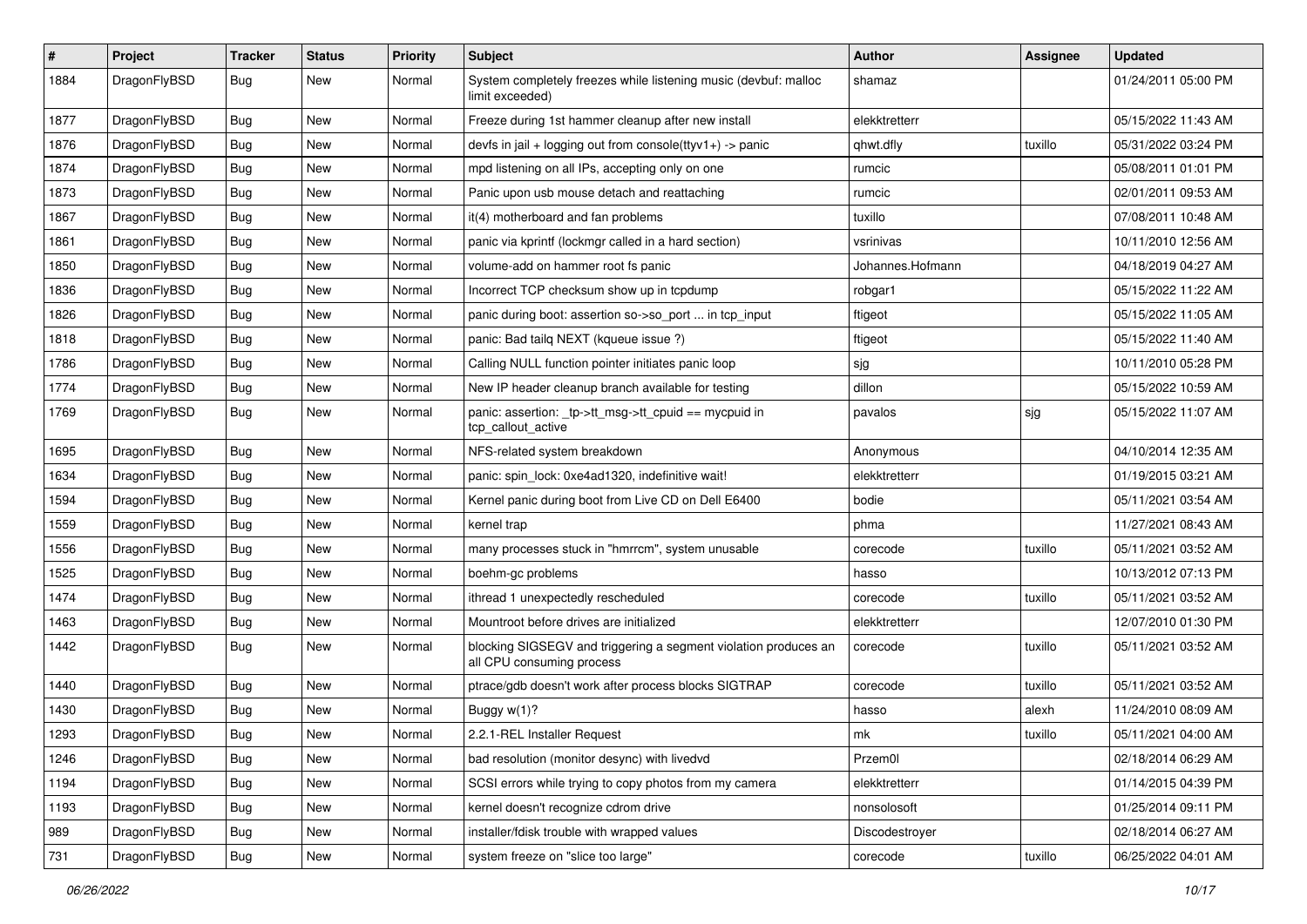| $\vert$ # | Project      | <b>Tracker</b> | <b>Status</b> | <b>Priority</b> | <b>Subject</b>                                                                                                                                              | <b>Author</b>     | Assignee  | <b>Updated</b>      |
|-----------|--------------|----------------|---------------|-----------------|-------------------------------------------------------------------------------------------------------------------------------------------------------------|-------------------|-----------|---------------------|
| 341       | DragonFlyBSD | Bug            | <b>New</b>    | Normal          | Vinum erroneously repors devices as busy                                                                                                                    | corecode          | swildner  | 01/21/2012 04:50 AM |
| 3266      | DragonFlyBSD | Bug            | <b>New</b>    | High            | Filesystems broken due to "KKASSERT(count &<br>TOK_COUNTMASK);"                                                                                             | tkusumi           |           | 03/15/2021 01:21 PM |
| 3240      | DragonFlyBSD | <b>Bug</b>     | New           | High            | compile error because of openssl with /usr/dports/security/rhash for<br>mysql 8 install                                                                     | <b>UlasSAYGIN</b> |           | 06/04/2020 08:05 AM |
| 3194      | DragonFlyBSD | Bug            | New           | High            | Hammer kernel crash on mirror-stream of PFS after upgrade<br>(assertion "cursor->flags &<br>HAMMER_CURSOR_ITERATE_CHECK" failed in<br>hammer btree iterate) | Anonymous         |           | 06/29/2019 01:32 PM |
| 3129      | DragonFlyBSD | Bug            | New           | High            | Kernel panic with 5.2.0 on A2SDi-4C-HLN4F                                                                                                                   | stateless         |           | 04/24/2018 12:50 AM |
| 3124      | DragonFlyBSD | Bug            | New           | High            | DragonFlyBSD 5.0.2 with Hammer2 with UEFI install doesn't boot                                                                                              | wiesl             |           | 06/18/2019 05:07 AM |
| 2930      | DragonFlyBSD | <b>Bug</b>     | <b>New</b>    | High            | 'objcache' causes panic during 'nfs readdir'                                                                                                                | tofergus          |           | 07/26/2016 01:09 PM |
| 2915      | DragonFlyBSD | <b>Bug</b>     | New           | High            | Hammer mirror-copy problem                                                                                                                                  | t dfbsd           |           | 08/25/2016 05:28 AM |
| 2870      | DragonFlyBSD | <b>Bug</b>     | New           | High            | Broken text and icons when glamor acceleration is used                                                                                                      | 375gnu            | ftigeot   | 01/31/2016 12:13 AM |
| 2828      | DragonFlyBSD | <b>Bug</b>     | New           | High            | On AMD APUs and Bulldozer CPUs, the machdep.cpu idle hlt<br>sysctl should be 3 by default                                                                   | vadaszi           | vadaszi   | 05/11/2021 04:07 AM |
| 2825      | DragonFlyBSD | <b>Bug</b>     | <b>New</b>    | High            | 3x dhclient = hanging system (objcache exhausted)                                                                                                           | jaccovonb         | sepherosa | 05/11/2021 03:55 AM |
| 2736      | DragonFlyBSD | <b>Bug</b>     | <b>New</b>    | High            | kernel panics on acpi_timer_probe function                                                                                                                  | cnb               |           | 05/11/2021 03:55 AM |
| 2657      | DragonFlyBSD | Bug            | <b>New</b>    | High            | Needs acl to migrate our servers                                                                                                                            | ferney            |           | 03/31/2014 11:37 AM |
| 2547      | DragonFlyBSD | Bug            | <b>New</b>    | High            | crashed while doing a dry run of pkg rolling-replace                                                                                                        | phma              |           | 04/18/2013 10:40 PM |
| 2495      | DragonFlyBSD | Bug            | New           | High            | DFBSD v3.3.0.960.g553fe7 - ocnt != 0" failed in<br>prop object release                                                                                      | tuxillo           |           | 05/31/2022 04:08 PM |
| 2421      | DragonFlyBSD | Bug            | New           | High            | Kernel panic: vm fault: page 0xc0f70000 not busy!                                                                                                           | lentferj          |           | 10/03/2012 08:16 AM |
| 2140      | DragonFlyBSD | <b>Bug</b>     | New           | High            | hammer io delallocate panic with 'duplicate entry' message                                                                                                  | ttw               |           | 10/07/2011 12:22 PM |
| 2117      | DragonFlyBSD | <b>Bug</b>     | New           | High            | ACPI and/or bce(4) problem with 2.11.0.673.g0d557 on HP DL380<br>G <sub>6</sub>                                                                             | pauska            |           | 08/22/2011 10:15 AM |
| 2071      | DragonFlyBSD | <b>Bug</b>     | <b>New</b>    | High            | Panic on assertion: (int)(flg->seq - seq) > 0 in hammer_flusher_flush<br>after inode error                                                                  | vsrinivas         |           | 06/12/2011 07:59 AM |
| 1920      | DragonFlyBSD | Bug            | <b>New</b>    | High            | system hangs                                                                                                                                                | zhtw              |           | 11/22/2010 08:59 AM |
| 1198      | DragonFlyBSD | Bug            | <b>New</b>    | High            | DDB loops panic in db read bytes                                                                                                                            | corecode          | tuxillo   | 05/11/2021 03:51 AM |
| 1185      | DragonFlyBSD | Bug            | New           | High            | need a tool to merge changes into /etc                                                                                                                      | wa1ter            |           | 02/18/2014 06:02 AM |
| 2735      | DragonFlyBSD | Bug            | <b>New</b>    | Urgent          | iwn panics SYSSASSERT                                                                                                                                       | cnb               |           | 05/11/2021 03:55 AM |
| 2423      | DragonFlyBSD | <b>Bug</b>     | New           | Urgent          | After multiple panics/locks, hitting KKASSERT in<br>hammer init cursor                                                                                      | rumcic            |           | 09/18/2012 02:28 AM |
| 2141      | DragonFlyBSD | Bug            | <b>New</b>    | Urgent          | loader and/or documentation broken                                                                                                                          | sjg               |           | 01/20/2012 10:51 AM |
| 599       | DragonFlyBSD | <b>Bug</b>     | <b>New</b>    | Urgent          | 1.9.0 reproducable panic                                                                                                                                    | pavalos           |           | 12/22/2010 01:08 AM |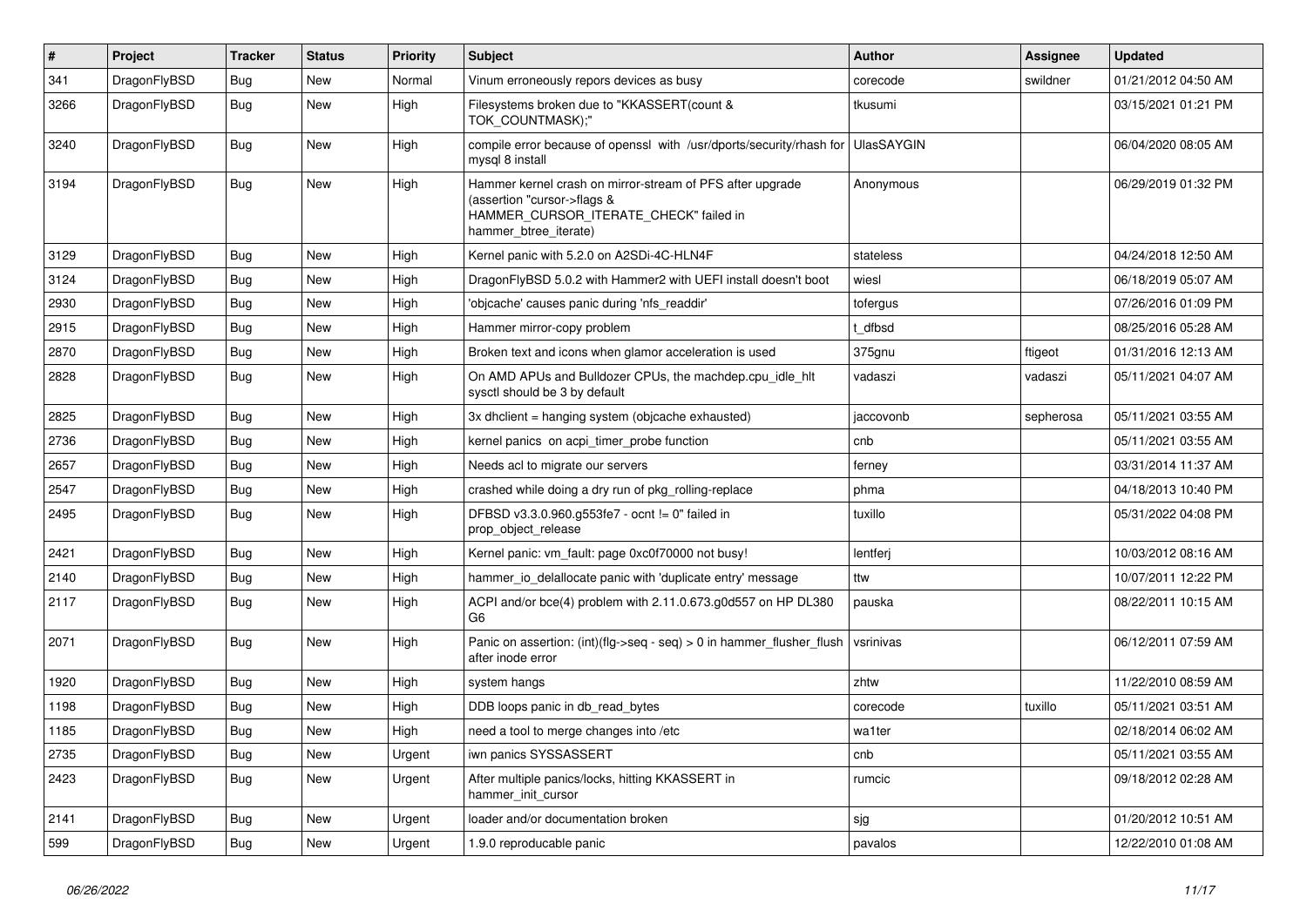| #    | Project      | <b>Tracker</b> | <b>Status</b> | <b>Priority</b> | Subject                                                                                                   | <b>Author</b>      | <b>Assignee</b> | <b>Updated</b>      |
|------|--------------|----------------|---------------|-----------------|-----------------------------------------------------------------------------------------------------------|--------------------|-----------------|---------------------|
| 2797 | DragonFlyBSD | <b>Bug</b>     | In Progress   | Low             | vkernels with & without machdep.pmap mmu optimize                                                         | yellowrabbit2010   |                 | 11/27/2021 08:06 AM |
| 2631 | DragonFlyBSD | Bug            | In Progress   | Low             | Verify library versioning current with full package build and switch it<br>on (after publishing packages) | tuxillo            |                 | 05/11/2021 04:06 AM |
| 1819 | DragonFlyBSD | Bug            | In Progress   | Low             | truss - Major revamping task list                                                                         | tuxillo            | tuxillo         | 11/27/2021 08:45 AM |
| 1148 | DragonFlyBSD | <b>Bug</b>     | In Progress   | Low             | BCM4311 wireless network adapter detected but not functional                                              | archimedes.gaviola |                 | 05/11/2021 04:00 AM |
| 725  | DragonFlyBSD | <b>Bug</b>     | In Progress   | Low             | 'make distribution' fails w/'ro' /usr/obj                                                                 | c.turner           |                 | 03/09/2013 01:01 PM |
| 3318 | DragonFlyBSD | Bug            | In Progress   | Normal          | Segmenation fault when a process resumed with checkpt exits                                               | zabolekar          | tuxillo         | 06/18/2022 08:24 AM |
| 3317 | DragonFlyBSD | <b>Bug</b>     | In Progress   | Normal          | Network vtnet0 not working on Hetzner cloud                                                               | mneumann           |                 | 06/18/2022 03:55 AM |
| 3310 | DragonFlyBSD | Bug            | In Progress   | Normal          | NVMM+QEMU fail to boot with UEFI: Mem Assist Failed<br>[gpa=0xfffffff0]                                   | liweitianux        |                 | 01/11/2022 03:22 PM |
| 3299 | DragonFlyBSD | <b>Bug</b>     | In Progress   | Normal          | DragonFlyBSD reports utterly wrong uptime (most of the time, right<br>after booting in)                   | adrian             |                 | 11/11/2021 01:43 PM |
| 3295 | DragonFlyBSD | <b>Bug</b>     | In Progress   | Normal          | Adapt devel/libvirt for nvmm                                                                              | tuxillo            | tuxillo         | 11/03/2021 04:56 PM |
| 3269 | DragonFlyBSD | <b>Bug</b>     | In Progress   | Normal          | Is double-buffer'd buf still required by HAMMER2?                                                         | tkusumi            |                 | 05/12/2021 04:09 PM |
| 3089 | DragonFlyBSD | Bug            | In Progress   | Normal          | vtnet(4) - disable TCP checksum offload by default                                                        | jlane              | vadaszi         | 05/11/2021 04:14 AM |
| 3028 | DragonFlyBSD | <b>Bug</b>     | In Progress   | Normal          | installer: confusion of set/get disk encryption passphrase dialogs                                        | liweitianux        | tuxillo         | 06/03/2022 05:13 PM |
| 3021 | DragonFlyBSD | Bug            | In Progress   | Normal          | sys/dev/drm/i915/i915_gem_stolen.c:115]: (error) Signed integer<br>overflow for expression '65535<<20'    | dcb                |                 | 04/11/2017 12:46 PM |
| 3011 | DragonFlyBSD | <b>Bug</b>     | In Progress   | Normal          | dragonfly/sys/dev/netif/re/re.c: suspicious code?                                                         | dcb                |                 | 07/29/2017 01:26 AM |
| 2819 | DragonFlyBSD | <b>Bug</b>     | In Progress   | Normal          | Random micro system freezes after a week of uptime                                                        | ftigeot            | dillon          | 08/16/2015 08:46 PM |
| 2731 | DragonFlyBSD | Bug            | In Progress   | Normal          | Screen full of random colors when starting Xorg with Intel Haswell<br>HD Graphics P4600                   | jkatzmaier         |                 | 11/12/2014 04:08 PM |
| 2549 | DragonFlyBSD | Bug            | In Progress   | Normal          | netgraph7: Kernel page fault.                                                                             | russiane39         | nant            | 05/10/2013 11:20 PM |
| 2414 | DragonFlyBSD | <b>Bug</b>     | In Progress   | Normal          | Lenovo S10 acpi freeze (not new)                                                                          | davshao            |                 | 05/11/2021 04:13 AM |
| 2391 | DragonFlyBSD | Bug            | In Progress   | Normal          | System lock with ahci and acpi enabled on ATI RS690 chipset with<br>SMB600 sata controller                | jorisgio           | vadaszi         | 06/03/2015 03:51 PM |
| 2360 | DragonFlyBSD | <b>Bug</b>     | In Progress   | Normal          | Wishlist: virtio driver import                                                                            | vsrinivas          |                 | 06/04/2022 04:16 AM |
| 2358 | DragonFlyBSD | Bug            | In Progress   | Normal          | DFBSD v3.0.2.32.g928ca - panic: hammer: insufficient undo FIFO<br>space!                                  | tuxillo            | tuxillo         | 05/10/2021 02:50 AM |
| 2353 | DragonFlyBSD | <b>Bug</b>     | In Progress   | Normal          | panic: assertion "gd->gd_spinlocks_wr == 0" failed in<br>bsd4_schedulerclock                              | jaydg              | alexh           | 11/28/2012 01:57 AM |
| 2351 | DragonFlyBSD | <b>Bug</b>     | In Progress   | Normal          | DFBSD v3.1.0.579.g44ccf - Stuck during startup, random freezes                                            | tuxillo            |                 | 04/24/2012 08:21 AM |
| 2345 | DragonFlyBSD | <b>Bug</b>     | In Progress   | Normal          | DFBSD v3.1.0.457.gd679f - NFS panic on diskless station                                                   | tuxillo            |                 | 04/07/2012 05:22 PM |
| 2282 | DragonFlyBSD | Bug            | In Progress   | Normal          | gdb segfaults with certain corefiles                                                                      | tuxillo            |                 | 01/18/2012 04:40 PM |
| 2013 | DragonFlyBSD | <b>Bug</b>     | In Progress   | Normal          | oversized DMA request loop                                                                                | josepht            |                 | 05/11/2021 04:06 AM |
| 1921 | DragonFlyBSD | Bug            | In Progress   | Normal          | we miss mlockall                                                                                          | alexh              | tuxillo         | 06/18/2022 04:08 AM |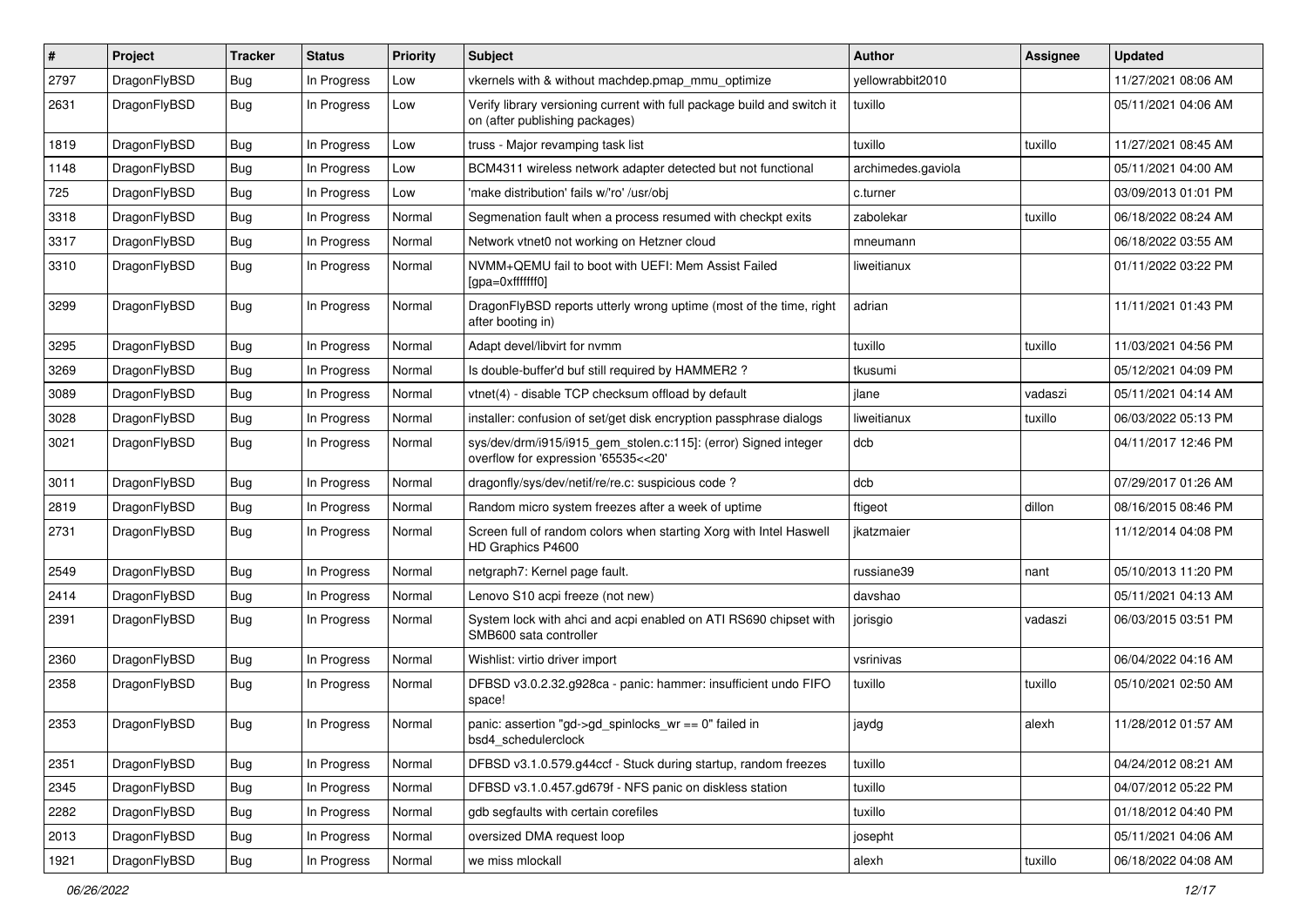| $\pmb{\#}$ | Project      | <b>Tracker</b> | <b>Status</b> | <b>Priority</b> | <b>Subject</b>                                                                            | <b>Author</b>     | <b>Assignee</b> | <b>Updated</b>      |
|------------|--------------|----------------|---------------|-----------------|-------------------------------------------------------------------------------------------|-------------------|-----------------|---------------------|
| 1749       | DragonFlyBSD | Bug            | In Progress   | Normal          | HAMMER fsstress panic in hammer_flush_inode_core<br>'ip->flush_state != HAMMER_FST_FLUSH' | vsrinivas         |                 | 05/11/2021 04:06 AM |
| 1744       | DragonFlyBSD | <b>Bug</b>     | In Progress   | Normal          | HAMMER fsstress panic in hammer setup child callback                                      | vsrinivas         |                 | 05/11/2021 04:05 AM |
| 1669       | DragonFlyBSD | Bug            | In Progress   | Normal          | Drive wont open using button                                                              | elekktretterr     |                 | 02/29/2012 12:05 PM |
| 1661       | DragonFlyBSD | <b>Bug</b>     | In Progress   | Normal          | panic on password entry mount smb filesystem                                              | vsrinivas         |                 | 11/27/2021 08:29 AM |
| 1584       | DragonFlyBSD | <b>Bug</b>     | In Progress   | Normal          | can't use ssh from jail: debug1: read_passphrase: can't open<br>/dev/tty: Device busy     | corecode          | tuxillo         | 05/11/2021 03:53 AM |
| 1583       | DragonFlyBSD | <b>Bug</b>     | In Progress   | Normal          | panic: assertion: cursor->trans->sync_lock_refs > 0 in<br>hammer_recover_cursor           | corecode          | tuxillo         | 05/11/2021 03:53 AM |
| 1547       | DragonFlyBSD | <b>Bug</b>     | In Progress   | Normal          | disklabel64 automatic sizing                                                              | corecode          | tuxillo         | 05/11/2021 03:52 AM |
| 1528       | DragonFlyBSD | <b>Bug</b>     | In Progress   | Normal          | ktrace does not show proper return values for pipe(2)                                     | corecode          | tuxillo         | 05/11/2021 03:52 AM |
| 1502       | DragonFlyBSD | Bug            | In Progress   | Normal          | Lock while deleting files from nohistory HAMMER directories                               | hasso             |                 | 03/10/2013 04:28 AM |
| 1475       | DragonFlyBSD | <b>Bug</b>     | In Progress   | Normal          | kernel blocks with low memory and syscons setting a high res mode<br>/ scrollback         | corecode          | tuxillo         | 05/11/2021 03:52 AM |
| 1469       | DragonFlyBSD | Bug            | In Progress   | Normal          | Hammer history security concern                                                           | corecode          | tuxillo         | 05/11/2021 03:52 AM |
| 1390       | DragonFlyBSD | Bug            | In Progress   | Normal          | Use id_t type for {get,set}priority()                                                     | Anonymous         | tuxillo         | 07/05/2019 02:18 AM |
| 1368       | DragonFlyBSD | <b>Bug</b>     | In Progress   | Normal          | suspend signal race?                                                                      | qhwt+dfly         |                 | 05/11/2021 03:51 AM |
| 1336       | DragonFlyBSD | <b>Bug</b>     | In Progress   | Normal          | Still looking for reports of missed directory entries w/ HAMMER                           | dillon            |                 | 05/11/2021 04:00 AM |
| 1307       | DragonFlyBSD | <b>Bug</b>     | In Progress   | Normal          | hammer tid -2 shows unexpected result                                                     | corecode          |                 | 10/18/2016 05:29 PM |
| 1302       | DragonFlyBSD | <b>Bug</b>     | In Progress   | Normal          | Checkpoint regression?                                                                    | sjg               | sjg             | 07/10/2013 05:22 PM |
| 1218       | DragonFlyBSD | <b>Bug</b>     | In Progress   | Normal          | panic: assertion: $error == 0$ in hammer start transaction                                | rumcic            |                 | 05/11/2021 04:00 AM |
| 1181       | DragonFlyBSD | <b>Bug</b>     | In Progress   | Normal          | ACX111 panic                                                                              | elekktretterr     |                 | 05/11/2021 04:00 AM |
| 1030       | DragonFlyBSD | <b>Bug</b>     | In Progress   | Normal          | msdosfs umount panic                                                                      | corecode          | tuxillo         | 05/11/2021 03:51 AM |
| 998        | DragonFlyBSD | <b>Bug</b>     | In Progress   | Normal          | Unconfiguring a vn while it is mounted                                                    | rumcic            | tuxillo         | 05/11/2021 04:00 AM |
| 781        | DragonFlyBSD | <b>Bug</b>     | In Progress   | Normal          | fdisk uses wrong geometry on usb flash drives                                             | corecode          | tuxillo         | 05/11/2021 03:50 AM |
| 742        | DragonFlyBSD | <b>Bug</b>     | In Progress   | Normal          | umount problems with multiple mounts                                                      | corecode          | tuxillo         | 06/25/2022 04:02 AM |
| 604        | DragonFlyBSD | <b>Bug</b>     | In Progress   | Normal          | 1.8.1-RELEASE - clock runs fast on mainboard ASUS P5A-B                                   | yeti              |                 | 05/11/2021 03:55 AM |
| 331        | DragonFlyBSD | <b>Bug</b>     | In Progress   | Normal          | ftpsesame (aka Bridging S01E03)                                                           | bastyaelvtars     |                 | 03/09/2013 12:28 PM |
| 168        | DragonFlyBSD | <b>Bug</b>     | In Progress   | Normal          | Livelocked limit engaged while trying to setup IPW wireless                               | mschacht          | sepherosa       | 05/11/2021 04:05 AM |
| 3111       | DragonFlyBSD | <b>Bug</b>     | In Progress   | High            | Mouse lags every second heavily under X11                                                 | mneumann          |                 | 12/12/2017 09:46 PM |
| 2296       | DragonFlyBSD | <b>Bug</b>     | In Progress   | High            | panic: assertion "m->wire_count > 0" failed                                               | thomas.nikolajsen |                 | 08/30/2012 06:09 AM |
| 884        | DragonFlyBSD | <b>Bug</b>     | In Progress   | High            | Performance/memory problems under filesystem IO load                                      | hasso             |                 | 05/11/2021 03:50 AM |
| 3113       | DragonFlyBSD | <b>Bug</b>     | In Progress   | Urgent          | Booting vKernel fails due being out of swap space                                         | tcullen           |                 | 05/11/2021 04:14 AM |
| 2499       | DragonFlyBSD | Bug            | In Progress   | Urgent          | DRAGONFLY_3_2 lockd not responding correctly                                              | Nerzhul           |                 | 01/22/2013 12:47 PM |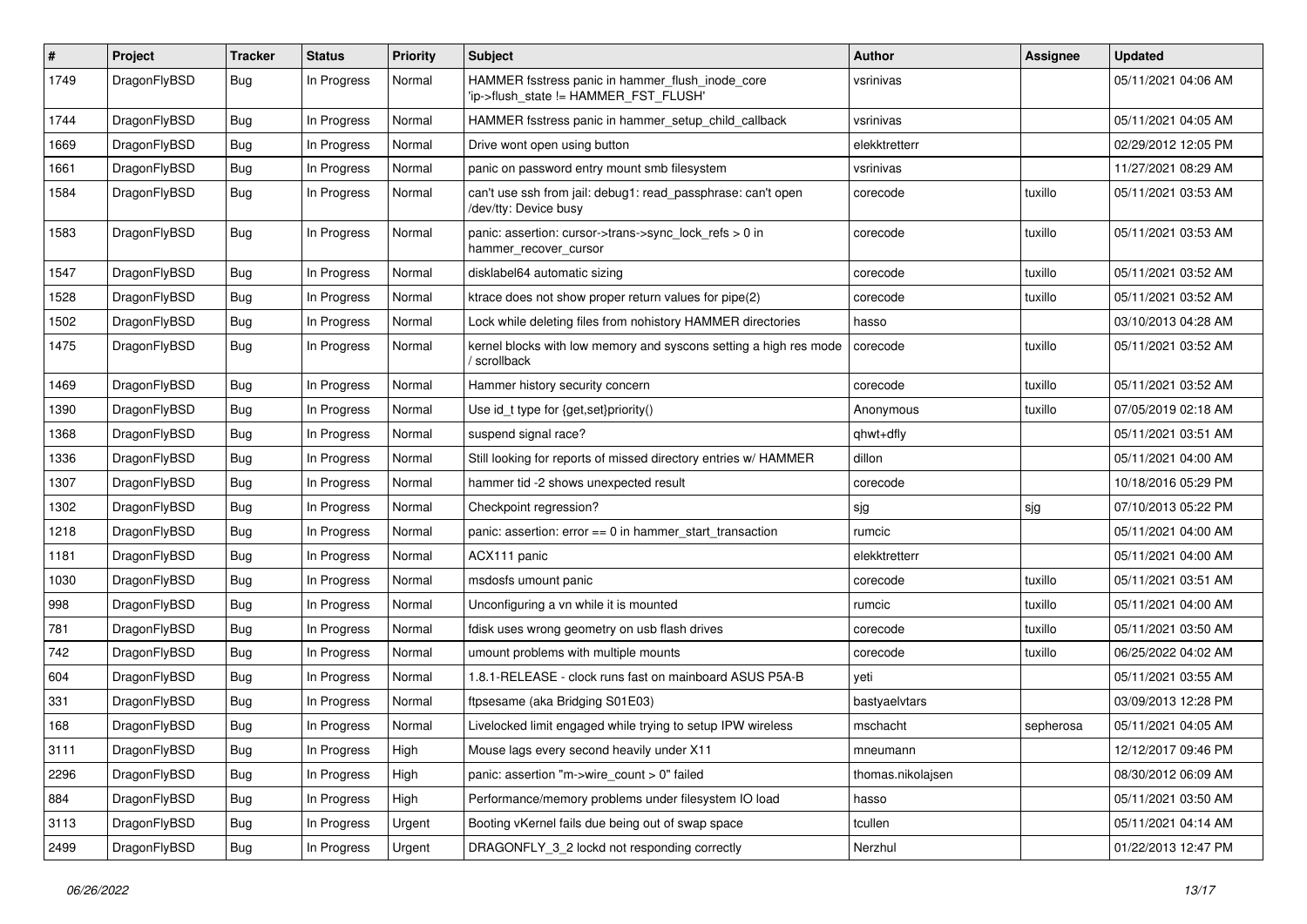| $\vert$ # | Project      | <b>Tracker</b> | <b>Status</b> | <b>Priority</b> | Subject                                                                                                            | <b>Author</b>     | Assignee | <b>Updated</b>      |
|-----------|--------------|----------------|---------------|-----------------|--------------------------------------------------------------------------------------------------------------------|-------------------|----------|---------------------|
| 2636      | DragonFlyBSD | Bug            | Feedback      | Low             | Add -x flag to iostat (a la solaris)                                                                               | tuxillo           |          | 05/11/2021 04:07 AM |
| 1428      | DragonFlyBSD | Bug            | Feedback      | Low             | POSIX.1e implementation is too old                                                                                 | hasso             | tuxillo  | 05/11/2021 04:00 AM |
| 1127      | DragonFlyBSD | <b>Bug</b>     | Feedback      | Low             | cdrom drive not detected                                                                                           | tgr               | corecode | 01/15/2015 08:55 AM |
| 385       | DragonFlyBSD | Bug            | Feedback      | Low             | Mail archive address removal                                                                                       | justin            | justin   | 03/09/2013 11:24 AM |
| 293       | DragonFlyBSD | Bug            | Feedback      | Low             | Various updates to the handbook                                                                                    | victor            | victor   | 03/10/2013 04:46 AM |
| 285       | DragonFlyBSD | Bug            | Feedback      | Low             | interrupt latency with re without ip address configured                                                            | thomas.nikolajsen |          | 02/20/2014 10:30 AM |
| 3152      | DragonFlyBSD | Bug            | Feedback      | Normal          | Console's size in ttyv0 and single user mode is sticking to 80x25,<br>while ttyv1 can make use of the whole screen | overtime          |          | 02/24/2019 01:08 AM |
| 2958      | DragonFlyBSD | Bug            | Feedback      | Normal          | Hammer FS dies during pruning after massive write load                                                             | neilb             |          | 10/11/2016 04:20 AM |
| 2957      | DragonFlyBSD | Bug            | Feedback      | Normal          | swapoff -a followed by swapon -a doesn't give your swap back                                                       | neilb             |          | 10/09/2016 04:17 AM |
| 2644      | DragonFlyBSD | Bug            | Feedback      | Normal          | 3.6.0-REL trap 9 on boot                                                                                           | memmerto          |          | 11/27/2021 08:08 AM |
| 2617      | DragonFlyBSD | Bug            | Feedback      | Normal          | Possible issue with wireless mouse on 3.6 release                                                                  | FilippoMo         |          | 01/14/2015 03:42 PM |
| 2556      | DragonFlyBSD | Bug            | Feedback      | Normal          | DragonFly v3.5.0.81.gd3479 - Process signal weirdness                                                              | tuxillo           |          | 12/17/2013 03:48 PM |
| 2459      | DragonFlyBSD | Bug            | Feedback      | Normal          | apic problems with HP Probook 4510s                                                                                | thowe             |          | 11/27/2021 08:22 AM |
| 2288      | DragonFlyBSD | Bug            | Feedback      | Normal          | Random IO performance loss introduced since January 1st                                                            | lentferj          |          | 01/23/2013 04:21 PM |
| 2100      | DragonFlyBSD | Bug            | Feedback      | Normal          | devfs related panic                                                                                                | sepherosa         | alexh    | 07/10/2011 02:29 PM |
| 2090      | DragonFlyBSD | Bug            | Feedback      | Normal          | snd_hda does not support headphone automute                                                                        | justin            |          | 03/29/2012 08:03 PM |
| 2081      | DragonFlyBSD | Bug            | Feedback      | Normal          | Panic on device "detach" / "failure"                                                                               | vsrinivas         |          | 02/29/2012 07:11 AM |
| 2037      | DragonFlyBSD | Bug            | Feedback      | Normal          | Panic Bad link elm while building packages                                                                         | ftigeot           | dillon   | 04/21/2011 07:20 AM |
| 1860      | DragonFlyBSD | Bug            | Feedback      | Normal          | Panic while creating UFS fs on vn(4) for initrd                                                                    | matthias          |          | 02/29/2012 07:16 AM |
| 1824      | DragonFlyBSD | Bug            | Feedback      | Normal          | kernel panic, x86, 2.7.3.859.ge5104                                                                                | akirchhoff135014  |          | 03/10/2013 07:49 AM |
| 1745      | DragonFlyBSD | Bug            | Feedback      | Normal          | kmalloc panic                                                                                                      | josepht           |          | 05/11/2021 04:05 AM |
| 1727      | DragonFlyBSD | Bug            | Feedback      | Normal          | CD boot panic (2.6.1) (usb?)                                                                                       | kiril             |          | 05/15/2022 05:10 AM |
| 1718      | DragonFlyBSD | <b>Bug</b>     | Feedback      | Normal          | IDE disk drive not detected by x86 64 2.6.1 Live CD                                                                | bcox              |          | 11/27/2021 08:25 AM |
| 1717      | DragonFlyBSD | Bug            | Feedback      | Normal          | HAMMER panic in hammer_cursor_down()                                                                               | josepht1          |          | 05/11/2021 04:05 AM |
| 1672      | DragonFlyBSD | <b>Bug</b>     | Feedback      | Normal          | panic (trap 12) around btree search() in 2.4.1-RELEASE                                                             | floid             |          | 01/19/2015 03:36 AM |
| 1668      | DragonFlyBSD | Bug            | Feedback      | Normal          | Power button not working                                                                                           | elekktretterr     |          | 03/10/2013 06:22 AM |
| 1618      | DragonFlyBSD | <b>Bug</b>     | Feedback      | Normal          | collision for 'struct pmap' when using RPC and <sys user.h=""></sys>                                               | carenas           |          | 05/11/2021 04:05 AM |
| 1613      | DragonFlyBSD | <b>Bug</b>     | Feedback      | Normal          | USB Keyboard not working on master                                                                                 | elekktretterr     |          | 05/11/2021 04:05 AM |
| 1593      | DragonFlyBSD | <b>Bug</b>     | Feedback      | Normal          | panic: assertion: $ccb = ap$ ->ap err $ccb$ in ahci put err $ccb$                                                  | ftigeot           | ftigeot  | 05/15/2022 05:09 AM |
| 1592      | DragonFlyBSD | Bug            | Feedback      | Normal          | AcpiOSUnmapMemory: Warning, deallocation did not track<br>allocation.                                              | eocallaghan       |          | 06/02/2014 07:45 AM |
| 1591      | DragonFlyBSD | <b>Bug</b>     | Feedback      | Normal          | Lenovo X301 hangs with AHCI Driver CMD TIMEOUT<br>STS=d0 <bsy></bsy>                                               | eocallaghan       |          | 05/11/2021 04:05 AM |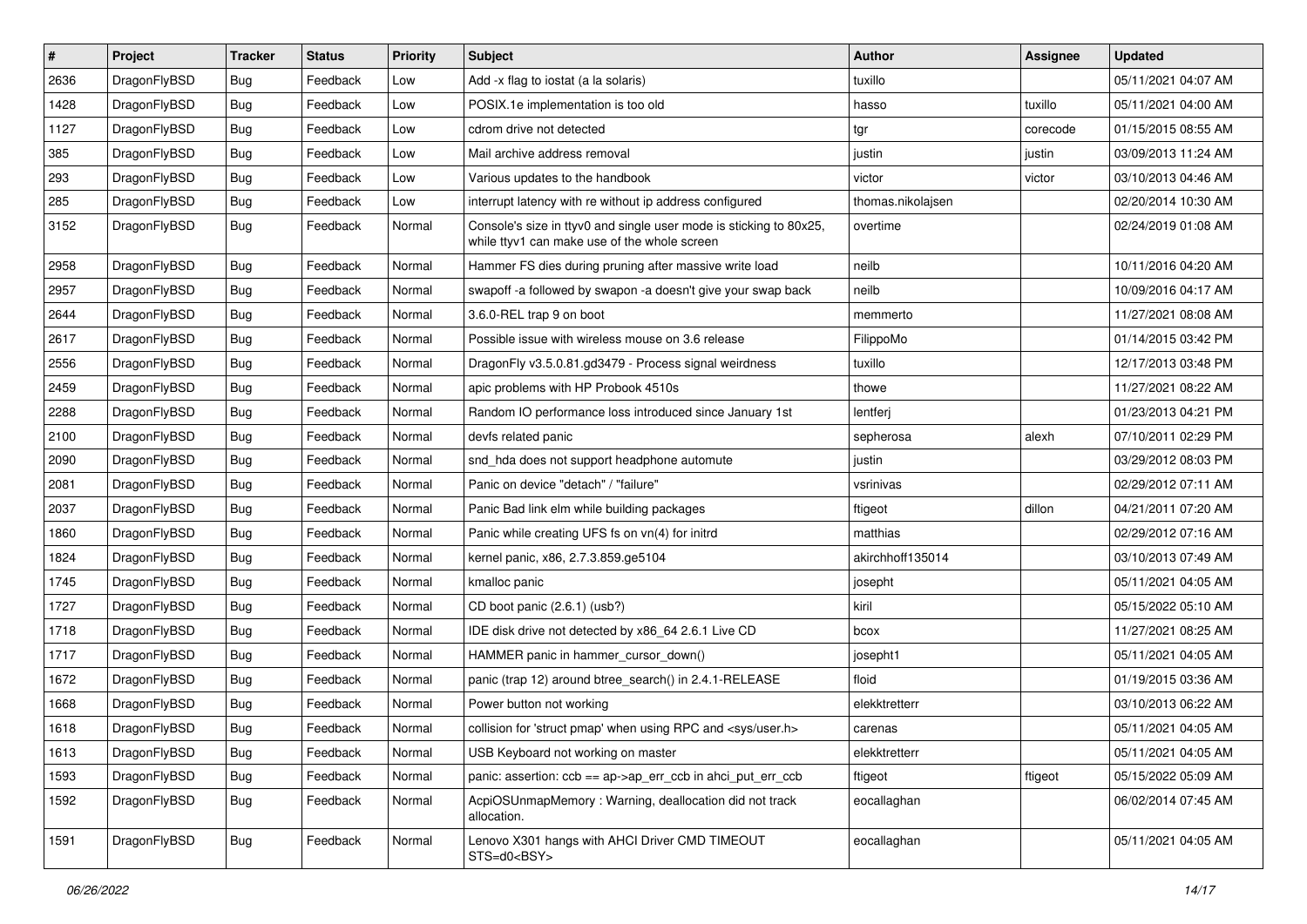| $\pmb{\#}$ | Project      | <b>Tracker</b> | <b>Status</b> | <b>Priority</b> | <b>Subject</b>                                                                                                                                            | Author         | Assignee | <b>Updated</b>      |
|------------|--------------|----------------|---------------|-----------------|-----------------------------------------------------------------------------------------------------------------------------------------------------------|----------------|----------|---------------------|
| 1587       | DragonFlyBSD | Bug            | Feedback      | Normal          | can't gdb across fork                                                                                                                                     | corecode       | tuxillo  | 05/11/2021 03:54 AM |
| 1580       | DragonFlyBSD | Bug            | Feedback      | Normal          | Panic (Fatal trap 12: page fault while in kernel mode) while playing<br>with pf and netif names                                                           | rumcic         |          | 12/21/2018 01:21 AM |
| 1579       | DragonFlyBSD | Bug            | Feedback      | Normal          | dfly 2.4.1 does not like HP DL360G4p and Smart Array 6400 with<br>MSA <sub>20</sub>                                                                       | tomaz.borstnar | tuxillo  | 06/02/2014 02:44 PM |
| 1577       | DragonFlyBSD | Bug            | Feedback      | Normal          | panic: assertion: leaf->base.obj_id == ip->obj_id in<br>hammer_ip_delete_range                                                                            | qhwt+dfly      |          | 05/11/2021 04:01 AM |
| 1563       | DragonFlyBSD | <b>Bug</b>     | Feedback      | Normal          | reset(1) doesn't reset terminal to the defaults                                                                                                           | hasso          |          | 03/10/2013 04:17 AM |
| 1560       | DragonFlyBSD | <b>Bug</b>     | Feedback      | Normal          | Unable to modify partition table on ThinkPad T61p during install                                                                                          | rehsack        |          | 01/15/2015 08:57 AM |
| 1521       | DragonFlyBSD | Bug            | Feedback      | Normal          | amd64 2.4 livecd won't mount root at boot                                                                                                                 | bolapara       |          | 01/28/2018 03:45 AM |
| 1489       | DragonFlyBSD | <b>Bug</b>     | Feedback      | Normal          | panic: ufs dirbad: bad dir                                                                                                                                | rumcic         |          | 03/10/2013 04:34 AM |
| 1486       | DragonFlyBSD | <b>Bug</b>     | Feedback      | Normal          | Interrupt storm related to SATA DVD device                                                                                                                | hasso          |          | 05/11/2021 04:01 AM |
| 1481       | DragonFlyBSD | Bug            | Feedback      | Normal          | panic: assertion: kva_p(buf) in soopt_from_kbuf (after ipfw pipe<br>show, 2.2.1-R)                                                                        | combiner       |          | 05/11/2021 04:01 AM |
| 1456       | DragonFlyBSD | Bug            | Feedback      | Normal          | Microsoft wireless desktop problems                                                                                                                       | elekktretterr  |          | 01/15/2015 08:34 AM |
| 1454       | DragonFlyBSD | Bug            | Feedback      | Normal          | Unable to boot from external USB DVD drive                                                                                                                | elekktretterr  |          | 05/11/2021 04:01 AM |
| 1448       | DragonFlyBSD | Bug            | Feedback      | Normal          | panic: assertion: _tp->tt_msg->tt_cpuid == mycpuid in<br>tcp_callout_active tcp_output tcp_usr_send netmsg_pru_send<br>netmsg_service tcpmsg_service_loop | dillon         |          | 05/11/2021 04:00 AM |
| 1429       | DragonFlyBSD | Bug            | Feedback      | Normal          | vkernel bug - "mfree: m->m_nextpkt != NULL"                                                                                                               | dillon         |          | 05/11/2021 04:00 AM |
| 1411       | DragonFlyBSD | Bug            | Feedback      | Normal          | Burning doesn't work with ahci(4)                                                                                                                         | hasso          | dillon   | 05/11/2021 04:00 AM |
| 1397       | DragonFlyBSD | <b>Bug</b>     | Feedback      | Normal          | jobs -I output inconsistency when called from script                                                                                                      | Anonymous      | tuxillo  | 05/15/2022 05:07 AM |
| 1387       | DragonFlyBSD | Bug            | Feedback      | Normal          | zero-size malloc and ps: kvm_getprocs: Bad address                                                                                                        | qhwt+dfly      |          | 05/11/2021 04:00 AM |
| 1332       | DragonFlyBSD | Bug            | Feedback      | Normal          | DFBSD 2.2 - Booting usbcdrom/usbsticks on thinkpad hangs on<br>"BTX Halted"                                                                               | tuxillo        |          | 05/11/2021 04:00 AM |
| 1330       | DragonFlyBSD | Bug            | Feedback      | Normal          | Hammer, usb disk, SYNCHRONIZE CACHE failure                                                                                                               | josepht        |          | 06/02/2014 04:56 AM |
| 1287       | DragonFlyBSD | Bug            | Feedback      | Normal          | altg configuration doesn't work                                                                                                                           | corecode       | tuxillo  | 05/11/2021 03:51 AM |
| 1282       | DragonFlyBSD | <b>Bug</b>     | Feedback      | Normal          | panic (trap 12) when booting SMP kernel on Atom 330 (dual core)                                                                                           | tomaz.borstnar |          | 05/11/2021 04:00 AM |
| 1250       | DragonFlyBSD | <b>Bug</b>     | Feedback      | Normal          | Panic upon plugging an USB flash drive into the machine                                                                                                   | rumcic         |          | 03/10/2013 05:17 AM |
| 1249       | DragonFlyBSD | <b>Bug</b>     | Feedback      | Normal          | panic: ffs vfree: freeing free inode                                                                                                                      | rumcic         |          | 03/10/2013 05:13 AM |
| 1144       | DragonFlyBSD | <b>Bug</b>     | Feedback      | Normal          | Incorrect clock under KVM                                                                                                                                 | msylvan        |          | 03/09/2013 01:17 PM |
| 1101       | DragonFlyBSD | <b>Bug</b>     | Feedback      | Normal          | ohci related panic                                                                                                                                        | polachok       |          | 05/11/2021 04:00 AM |
| 979        | DragonFlyBSD | <b>Bug</b>     | Feedback      | Normal          | Failure-prone USB mass storage (SB600? msdosfs? CAM?)                                                                                                     | floid          |          | 01/15/2015 08:38 AM |
| 911        | DragonFlyBSD | Bug            | Feedback      | Normal          | kldload/kernel linker can exceed malloc reserve and panic system                                                                                          | corecode       | tuxillo  | 05/11/2021 03:51 AM |
| 901        | DragonFlyBSD | <b>Bug</b>     | Feedback      | Normal          | route show needs to get data from all cpus                                                                                                                | corecode       | tuxillo  | 05/11/2021 03:50 AM |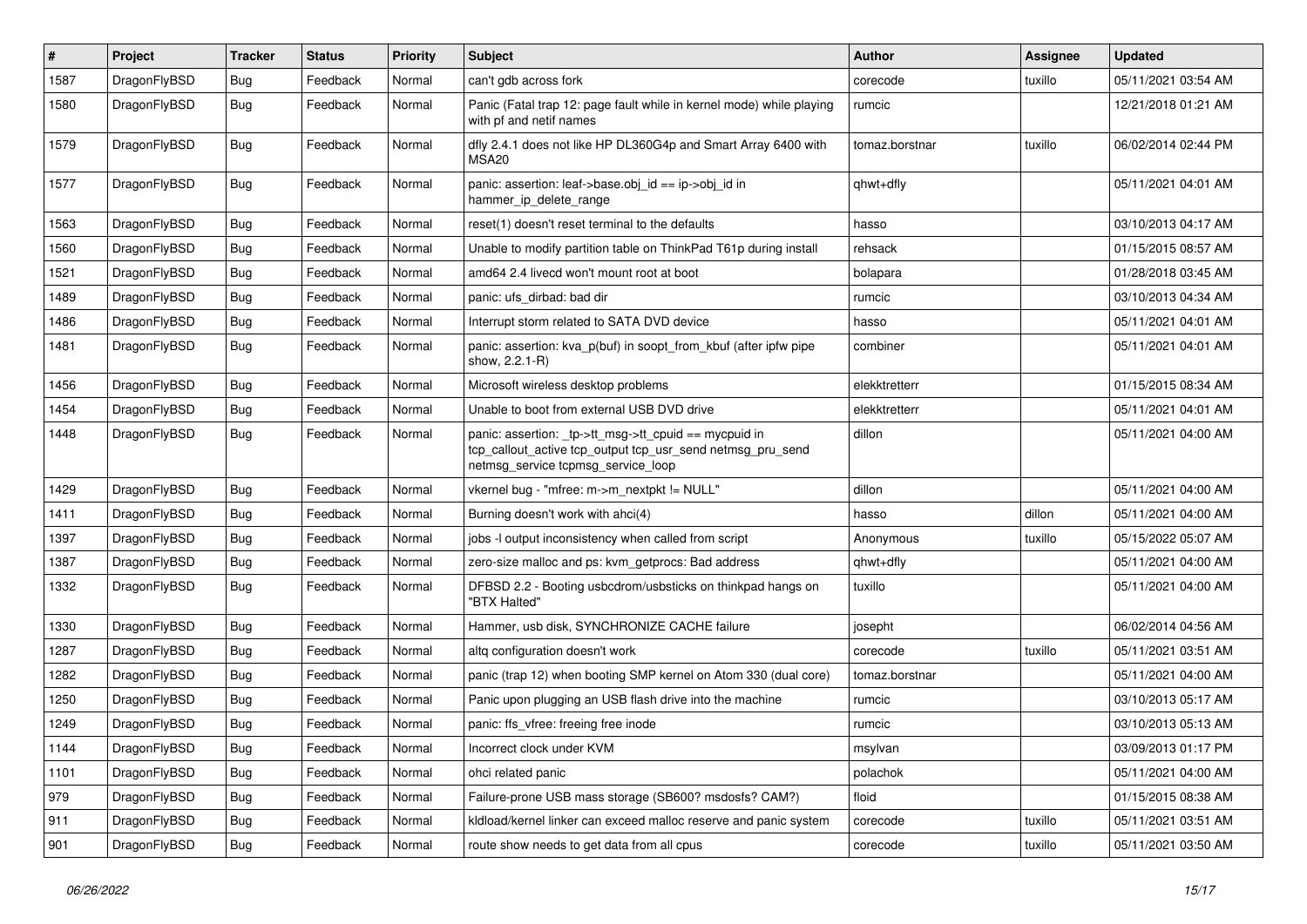| $\pmb{\#}$ | Project      | <b>Tracker</b> | <b>Status</b> | Priority | Subject                                                                                 | <b>Author</b>    | Assignee | <b>Updated</b>      |
|------------|--------------|----------------|---------------|----------|-----------------------------------------------------------------------------------------|------------------|----------|---------------------|
| 847        | DragonFlyBSD | Bug            | Feedback      | Normal   | processes getting stuck on mount point                                                  | corecode         | tuxillo  | 05/11/2021 03:50 AM |
| 846        | DragonFlyBSD | Bug            | Feedback      | Normal   | USB bugs:usb mouse can't used!                                                          | frankning        |          | 01/15/2015 08:36 AM |
| 806        | DragonFlyBSD | Bug            | Feedback      | Normal   | boot error on MacBook                                                                   | tralamazza       |          | 06/04/2022 05:28 AM |
| 570        | DragonFlyBSD | <b>Bug</b>     | Feedback      | Normal   | 1.8.x: ACPI problems                                                                    | qhwt+dfly        |          | 06/02/2014 03:45 AM |
| 243        | DragonFlyBSD | Bug            | Feedback      | Normal   | weird behavior in the shell                                                             | swildner         |          | 05/31/2022 02:51 PM |
| 3205       | DragonFlyBSD | Bug            | Feedback      | High     | Go compiler net test failing                                                            | t dfbsd          | tuxillo  | 05/10/2021 02:45 AM |
| 2638       | DragonFlyBSD | Bug            | Feedback      | High     | Fix machdep.pmap_mmu_optimize                                                           | tuxillo          |          | 05/11/2021 04:07 AM |
| 2396       | DragonFlyBSD | Bug            | Feedback      | High     | Latest 3.1 development version core dumps while destroying master<br><b>PFS</b>         | sgeorge          |          | 01/23/2013 04:10 PM |
| 2347       | DragonFlyBSD | Bug            | Feedback      | High     | Hammer PFSes destroy does not give back full space allocated to<br><b>PFS</b>           | sgeorge          |          | 07/19/2012 01:11 AM |
| 1831       | DragonFlyBSD | Bug            | Feedback      | High     | HAMMER "malloc limit exceeded" panic                                                    | eocallaghan      | dillon   | 06/04/2022 04:38 AM |
| 2790       | DragonFlyBSD | Submit         | <b>New</b>    | Low      | filedesc softrefs increment code factoring                                              | dclink           |          | 02/21/2015 04:00 AM |
| 3312       | DragonFlyBSD | Submit         | <b>New</b>    | Normal   | hammer2: redundant chain modify after chain creation                                    | tkusumi          |          | 05/15/2022 01:35 PM |
| 3276       | DragonFlyBSD | Submit         | <b>New</b>    | Normal   | Add option controlling whether gpt expand expands the last partition<br>(needs testing) | falsifian        |          | 07/10/2021 03:35 AM |
| 3227       | DragonFlyBSD | Submit         | <b>New</b>    | Normal   | Add HAMMER2 instructions in the installation medium README                              | daftaupe         |          | 03/26/2020 03:34 PM |
| 3206       | DragonFlyBSD | Submit         | <b>New</b>    | Normal   | update psm/kbd to FreeBSD 12.0 code                                                     | htse             |          | 10/05/2019 03:49 PM |
| 3201       | DragonFlyBSD | Submit         | <b>New</b>    | Normal   | Fixes make search display                                                               | htse             |          | 08/20/2021 04:02 PM |
| 3154       | DragonFlyBSD | Submit         | <b>New</b>    | Normal   | Update serial handling in bootloader                                                    | ddegroot         | dillon   | 11/06/2018 11:21 PM |
| 3147       | DragonFlyBSD | Submit         | <b>New</b>    | Normal   | Enable headless installation                                                            | ddegroot         |          | 10/09/2018 01:25 PM |
| 3142       | DragonFlyBSD | Submit         | New           | Normal   | lib/libdmsg: Unbreak using new API EVP CIPHER CTX new()                                 | tkusumi          |          | 07/08/2018 04:18 AM |
| 3135       | DragonFlyBSD | Submit         | <b>New</b>    | Normal   | Add EVFILT_RECV and EVFILT_SEND                                                         | tautolog         |          | 05/25/2018 09:59 PM |
| 3041       | DragonFlyBSD | Submit         | <b>New</b>    | Normal   | firmware: Remove embedding of multiple images in one module.                            | Anonymous        |          | 12/25/2020 02:15 AM |
| 2933       | DragonFlyBSD | Submit         | <b>New</b>    | Normal   | Remove unix domain socket support from cat(1)                                           | sevan            |          | 08/01/2016 08:10 PM |
| 2921       | DragonFlyBSD | Submit         | <b>New</b>    | Normal   | Allow moused to accept userland mouse events                                            | tautolog         |          | 05/11/2021 04:08 AM |
| 2122       | DragonFlyBSD | Submit         | <b>New</b>    | Normal   | [Review] Fixes to the VFS layer                                                         | ftigeot          |          | 05/31/2022 03:25 PM |
| 2098       | DragonFlyBSD | Submit         | New           | Normal   | [PATCH] correct ath man page example<br>(/usr/src/share/man/man4/ath.4)                 | nobody           |          | 11/15/2011 12:27 AM |
| 1192       | DragonFlyBSD | Submit         | New           | Normal   | KKASSERTs in sys/kern/uipc_{msg,socket}.c are too strict                                | rumcic           |          | 05/11/2021 04:07 AM |
| 3160       | DragonFlyBSD | Submit         | In Progress   | Normal   | State the implementation difference in pkill/pgrep manual                               | sevan            | tuxillo  | 06/03/2022 05:15 PM |
| 3145       | DragonFlyBSD | Submit         | In Progress   | Normal   | Update libelf to FreeBSD 12 current and build as base library usable<br>by ports        | davshao          | tuxillo  | 08/20/2021 03:58 PM |
| 3031       | DragonFlyBSD | Submit         | In Progress   | Normal   | Update drm/radeon to Linux 4.7.10 as much as possible                                   | davshao          | ftigeot  | 08/19/2021 12:33 PM |
| 1700       | DragonFlyBSD | Submit         | In Progress   | Normal   | skip boot2 menu on <enter></enter>                                                      | Johannes.Hofmann | tuxillo  | 05/15/2022 08:35 AM |